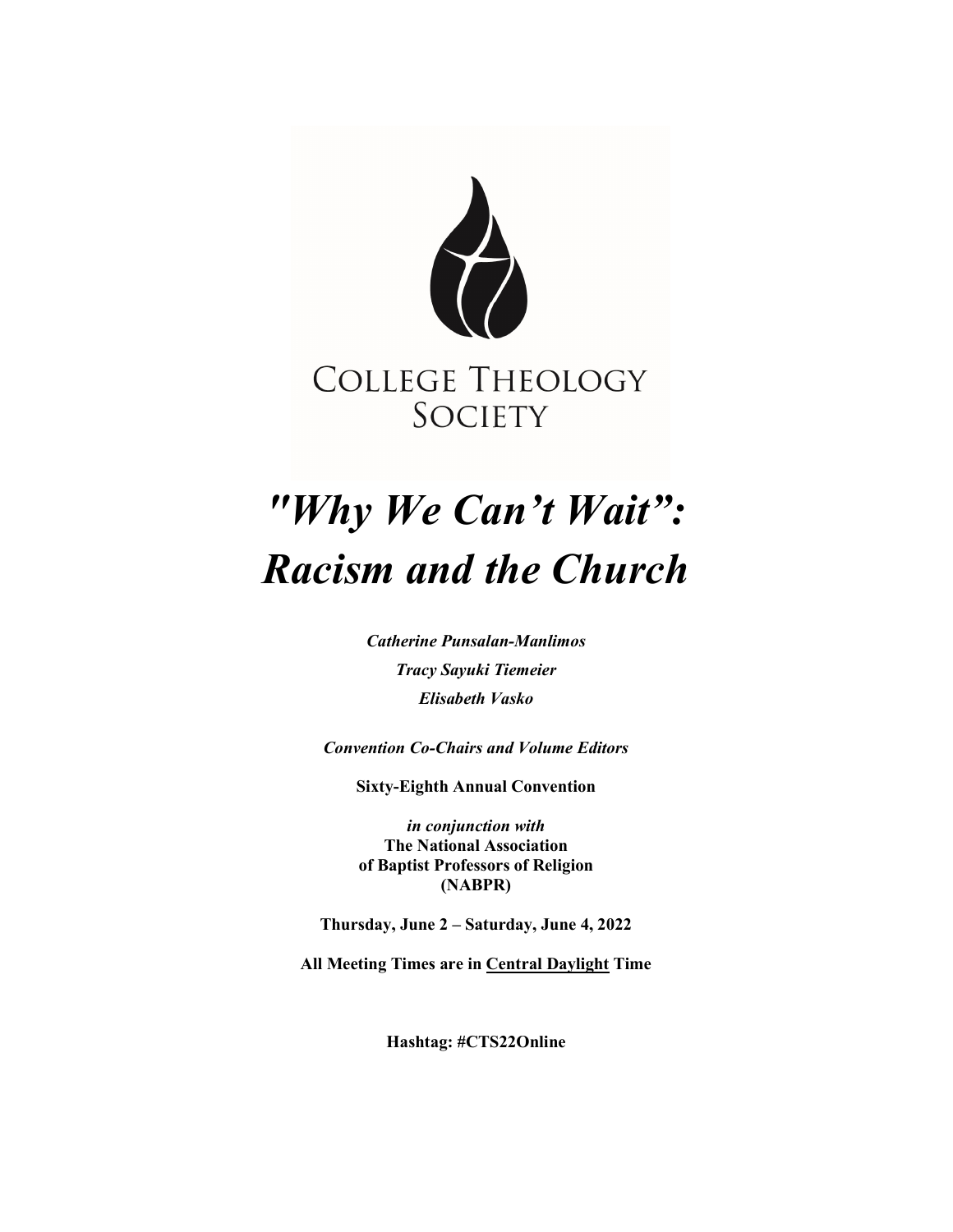## Thursday, June 2

## Welcome to the CTS!

We're so glad you are joining us for the annual convention.

#### How can I get more involved with the CTS?

- Become a convener most sections have conveners with terms expiring this year. Those sections are marked with asterisk (\*) on the session with an organizational meeting. The best way to get involved in convening is to volunteer at the organizational meeting; if you cannot make this session, e-mail the current conveners (contact information for all conveners is on CTS website).
- Propose a future conference/volume theme
- Host the CTS at your institution please reach out to the Executive Director of National Conventions, Dan Rober (roberd@sacredheart.edu) if you would be interested in hosting. It helps to gather initial information such as whether campus facilities including dormitories would be available the weekend following Memorial Day (many institutions host reunion weekend on those days and are thus not plausible candidates to host).
- **Run for the Board** if you would like to be nominated for the Board, please look out for the President's letter early in the Fall requesting nominations to be considered at the Fall Board meeting. Self-nominations are welcome!

#### I want to attend a local or regional get-together on Saturday!

Names of organizers and locations will be listed in a future edition of the program

#### 7:00-9:00 Welcome

Brian Flanagan, Marymount University President, College Theology Society Convener

Greeting from Antoine Garibaldi, President, University of Detroit-Mercy

# Plenary Panel

Catherine Punsalan-Manlimos, University of Detroit-Mercy (Michigan)) Convention Co-Chair and Session Moderator

Whiteness, White Privilege, and the Academy SimonMary Asese Aihiokha, University of Portland Karen B. Enriquez, Loyola Marymount University Karen Teel, University of San Diego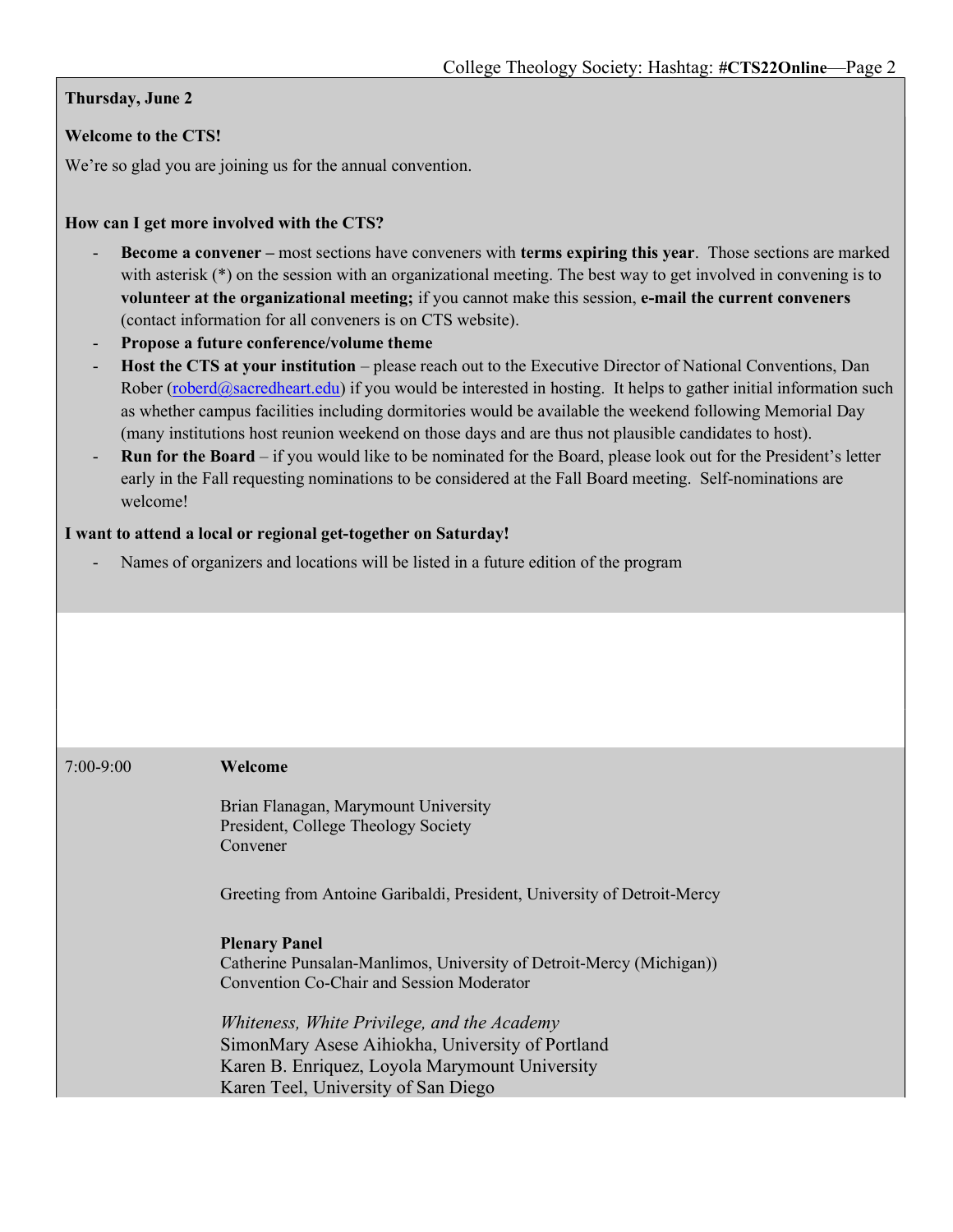| Friday June 3, 9:00 AM |                                                                                                                                                                                                      |  |
|------------------------|------------------------------------------------------------------------------------------------------------------------------------------------------------------------------------------------------|--|
| $9:00-10:30$           | <b>Sectional Meetings 1</b>                                                                                                                                                                          |  |
| 1.1                    | Anthropology, Psychology, and Religion - Session 1<br>Dylan Belton, Villanova University (Pennsylvania)<br>Jay Martin, University of Notre Dame (Indiana)<br>Conveners                               |  |
|                        | Science Cannot Wait: What One Cell Can Teach Us About Racism, Theology<br>and Biotechnology<br>Heather Foucault-Camm, University of Notre Dame (Indiana)                                             |  |
|                        | God of Liberation, God of Survival: Racism's Formative Role in the Theologies of James<br>Cone and Delores Williams<br>Meghan Lynch, Loyola University Chicago (Illinois)                            |  |
|                        | Negotiating Black Eschatological Space in Catholic Theology: The Challenge of<br>Christian Eschatology in the African American Imagination<br>LaRyssa Herrington, University of Notre Dame (Indiana) |  |
| 1.2                    | Arts, Media, Literature, and Religion - Session 1<br>Charles A. Gillespie, Sacred Heart University (Connecticut)<br>Callie Tabor, Emory University (Georgia)<br>Conveners                            |  |
|                        | "Removed from the Church Walls: Embodied Crucifixions in Morrison's Paradise"<br>Brent Little, Sacred Heart University (Connecticut)                                                                 |  |
|                        | "In God There Is No Darkness": Confronting Anti-Black Imagery and Symbolism in<br>Scripture and Liturgy<br>Colleen Mary Carpenter, St. Catherine University (Minnesota)                              |  |
|                        |                                                                                                                                                                                                      |  |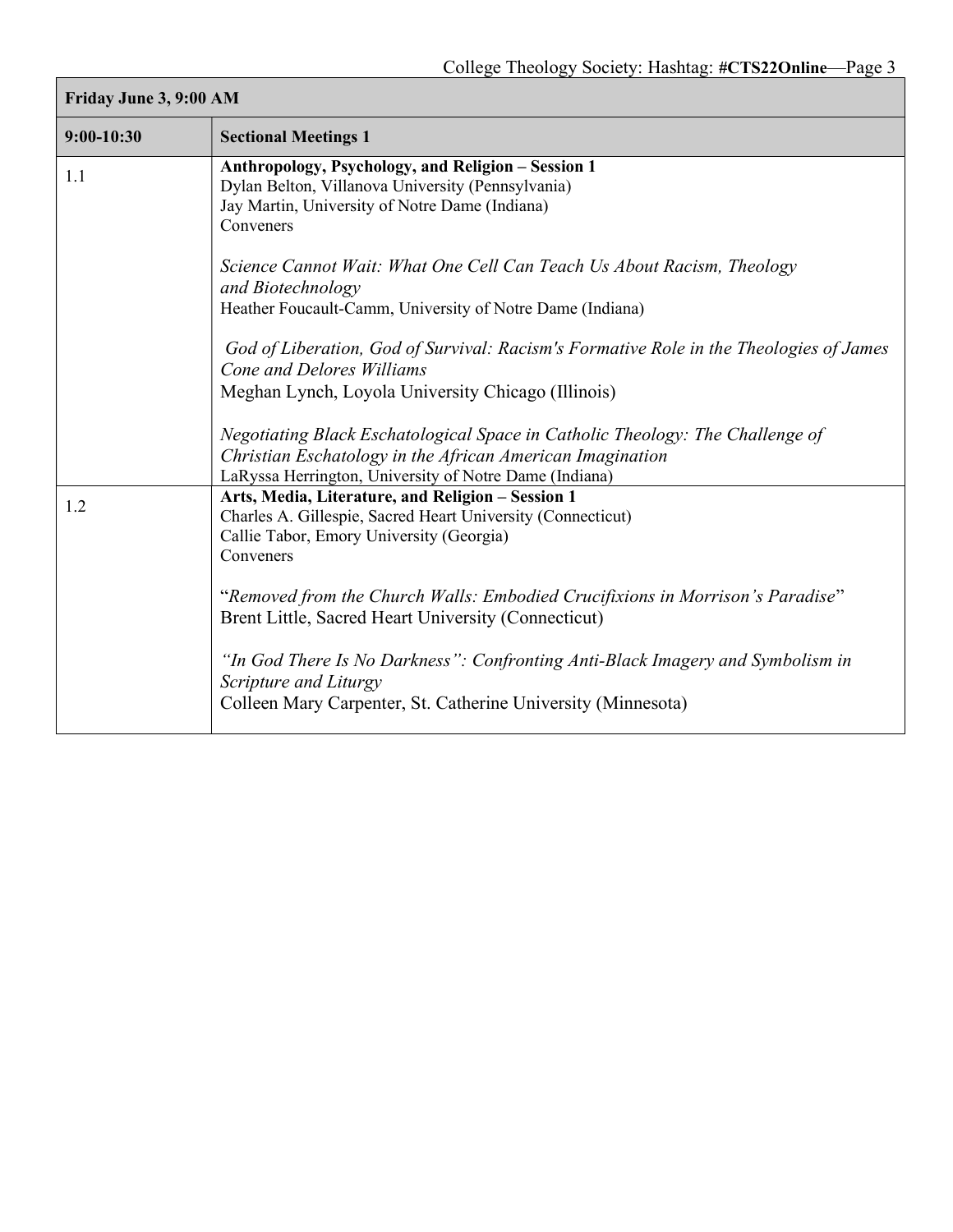| Friday June 3, 9:00 AM |                                                                                        |  |
|------------------------|----------------------------------------------------------------------------------------|--|
| 1.3                    | Feminisms, Gender, and Theology - Session 1                                            |  |
|                        | Cynthia Cameron, University of St. Michael's College (Ontario, Canada)                 |  |
|                        | Katherine A. Greiner, Carroll College (Montana)                                        |  |
|                        | Conveners                                                                              |  |
|                        | Panel: Nice White Ladies: Critical Reflections on Whiteness in U.S. Catholic Feminist  |  |
|                        | Theology                                                                               |  |
|                        | Jessica Coblentz, Saint Mary's College (Indiana)                                       |  |
|                        | Megan McCabe, Gonzaga University (Washington)                                          |  |
|                        | Kate Ward Marquette University (Wisconsin)                                             |  |
|                        | The Art and Practice of Teaching Theology - Session 1                                  |  |
| 1.4                    | Tracey Lamont, Loyola University New Orleans (Louisiana)                               |  |
|                        | Patrick Manning, Seton Hall University (New Jersey)                                    |  |
|                        | Conveners                                                                              |  |
|                        |                                                                                        |  |
|                        | Teaching and Learning as Treaty Peoples: A Collaborative Tool to (Begin to) Decolonize |  |
|                        | Our Curricula                                                                          |  |
|                        | Reid B. Locklin, University of Toronto (Ontario, Canada)                               |  |
|                        | Foreground What's Unspoken: Higher Education and White Culture                         |  |
|                        | Adam Beyt, Fordham University (New York)                                               |  |
|                        | <b>Systematic Theology - Session 1</b>                                                 |  |
| 1.5                    | George Gilmore, Spring Hill College (Alabama)                                          |  |
|                        | Kristi Haas, University of Notre Dame (Indiana)                                        |  |
|                        | Conveners                                                                              |  |
|                        |                                                                                        |  |
|                        | <b>Imagining: Christology, Eschatology, Spirit</b>                                     |  |
|                        | Christological Futures and Esperanza Capirotada                                        |  |
|                        | Neomi De Anda, PhD, University of Dayton (Ohio)                                        |  |
|                        |                                                                                        |  |
|                        | Divine Hospitality in the Slain Lamb: Differentiated Union and Julie Mehretu's Looking |  |
|                        | Back to a Bright New Future                                                            |  |
|                        |                                                                                        |  |
|                        | Bethany Addington Darius, University of Manchester / Nazarene Theological College      |  |
|                        | (United Kingdom)                                                                       |  |
|                        |                                                                                        |  |
|                        | The Power of God at Work in the World: Black Pneumatology                              |  |
|                        | Gloria L. Schaab, SSJ, PhD, Barry University (Florida)                                 |  |
|                        |                                                                                        |  |
|                        |                                                                                        |  |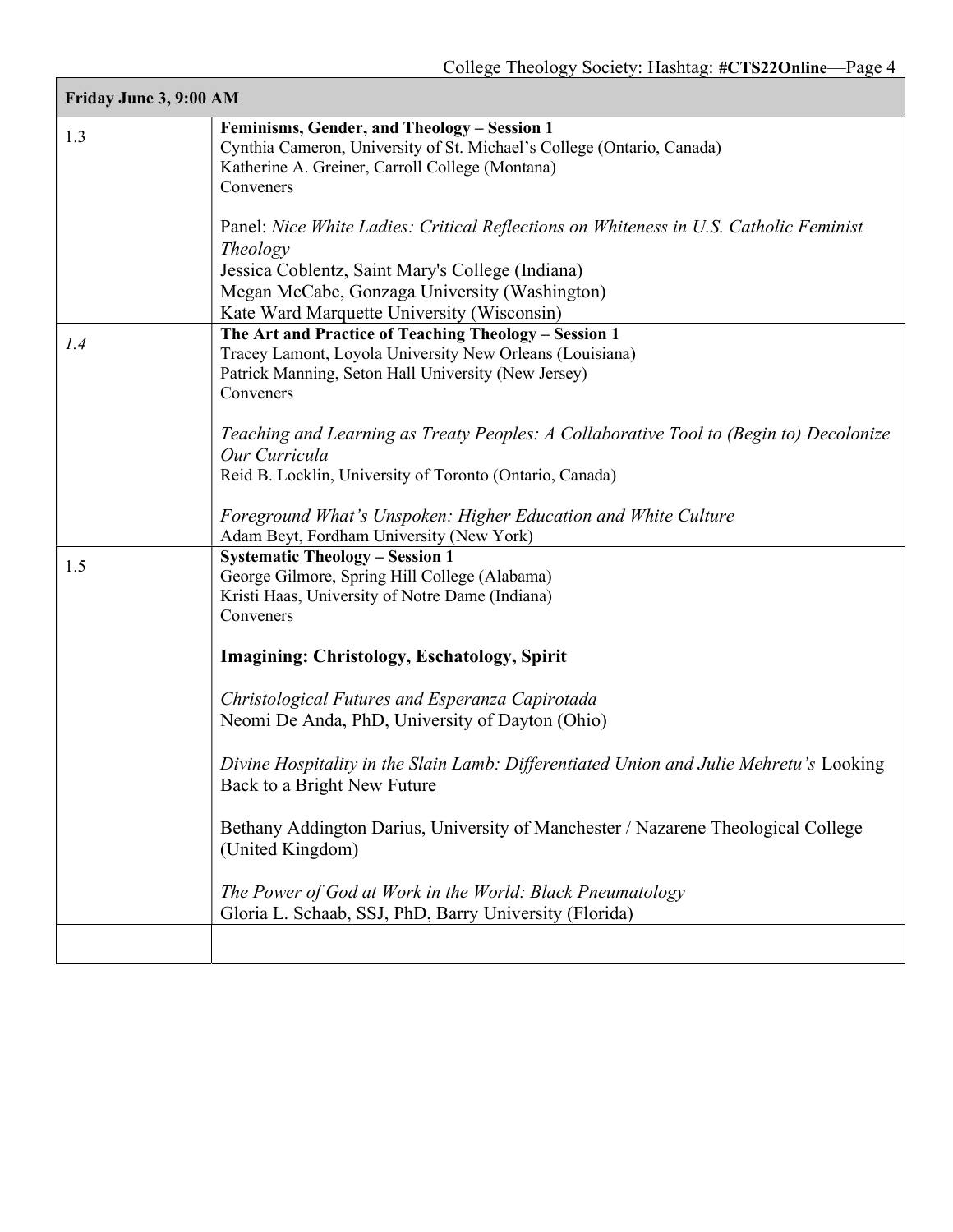| Friday June 3, 9:00 AM (Con't) |                                                                                                                                                                                                                                             |  |
|--------------------------------|---------------------------------------------------------------------------------------------------------------------------------------------------------------------------------------------------------------------------------------------|--|
| 1.6                            | History of Christian Life and Thought - Session 1<br>Sandra Ham, Independent Scholar (New York)<br>Sara Hulse Kirby, DeSales University (Pennsylvania)<br>Conveners                                                                         |  |
|                                | Complicity of the Church in the 1882 Chinese Exclusion Act<br>Joseph Cheah, University of Saint Joseph (Connecticut)                                                                                                                        |  |
|                                | The Dark Side of the Church: Race and Desegregation of Catholic Institutions in the<br>Archdiocese of Saint Louis, Missouri, 1940-1954<br>Darius Makuja, Le Moyne College (New York)                                                        |  |
|                                | 6 <sup>●</sup> Organizational Meeting                                                                                                                                                                                                       |  |
| 1.7                            | <b>National Association of Baptist Professors of Religion (NABPR) - Session 1</b><br>Kate Hanch, Garrett-Evangelical Theological Seminary (Illinois)<br>Kathryn House, Louisville Presbyterian Theological Seminary (Kentucky)<br>Conveners |  |
|                                | A Fleshly Theology of Hu[wo]manity:<br>What do Menstruation, Breasts, and Vaginas have to do with Theology?<br>Amy Chilton, Wingate University (North Carolina)                                                                             |  |
|                                | "What Does The Negro Require?" Lasting Equality That Doesn't Center Whiteness<br>Robert Monson, Sub:Culture Inc (Colorado)                                                                                                                  |  |
| 1.8                            | Theology, Ecology, and Natural Science - Session 1<br>Benjamin Hohman, Boston College (Massachusetts)<br>Paul Schutz, Santa Clara University (California)<br>Conveners                                                                      |  |
|                                | Re-Turning to Ruether: Toward an Anti-Racist, Anti-Sexist Integral Ecology<br>James Robinson, Iona College (New York)                                                                                                                       |  |
|                                | Environmental Ethics as Social Ethics: Insights from Environmental Justice Movements<br>Sara Bernard-Hoverstad, Boston College (Massachusetts)                                                                                              |  |
| 1.9                            | <b>Justice and Peace</b><br>Linda Land-Closson, Regis University (Colorado)<br>Brian Stiltner, Sacred Heart University (Connecticut)                                                                                                        |  |
|                                | <b>Naming and Upending Racism in the Classroom</b><br>Differentiating Conversions as an Anti-Racist Pedagogy"<br>Benjamin J. Hohman, Boston College (Massachusetts)                                                                         |  |
|                                | The Race of Christ: An Undergraduate Theology Course.<br>Brett McLaughlin, S.J., Boston College (Massachusetts)                                                                                                                             |  |
| 10:30-11:00                    | <b>Coffee Break/New Member Welcome</b>                                                                                                                                                                                                      |  |
| 11:00-12:30                    | <b>Plenary Session 2:</b>                                                                                                                                                                                                                   |  |
|                                |                                                                                                                                                                                                                                             |  |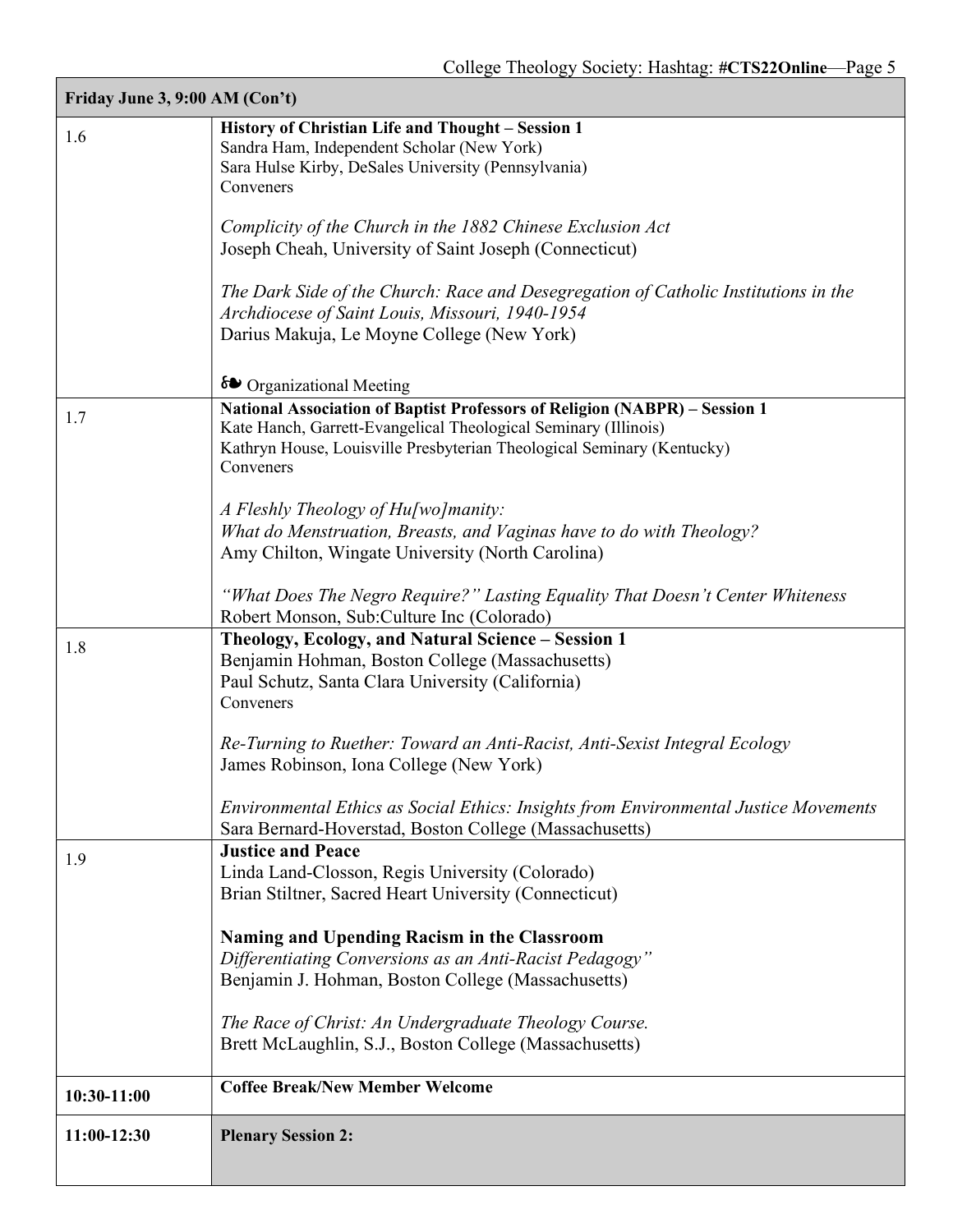| $12:30-1:30$ | <b>Lunch Break</b>                                                                                                         |
|--------------|----------------------------------------------------------------------------------------------------------------------------|
|              | Recentering the Theological Canon: The Future of Theological Education<br>Emilie Townes, Vanderbilt University (Tennessee) |
|              | Elisabeth Vasko, Duquesne University<br>Moderator                                                                          |
|              | Convener                                                                                                                   |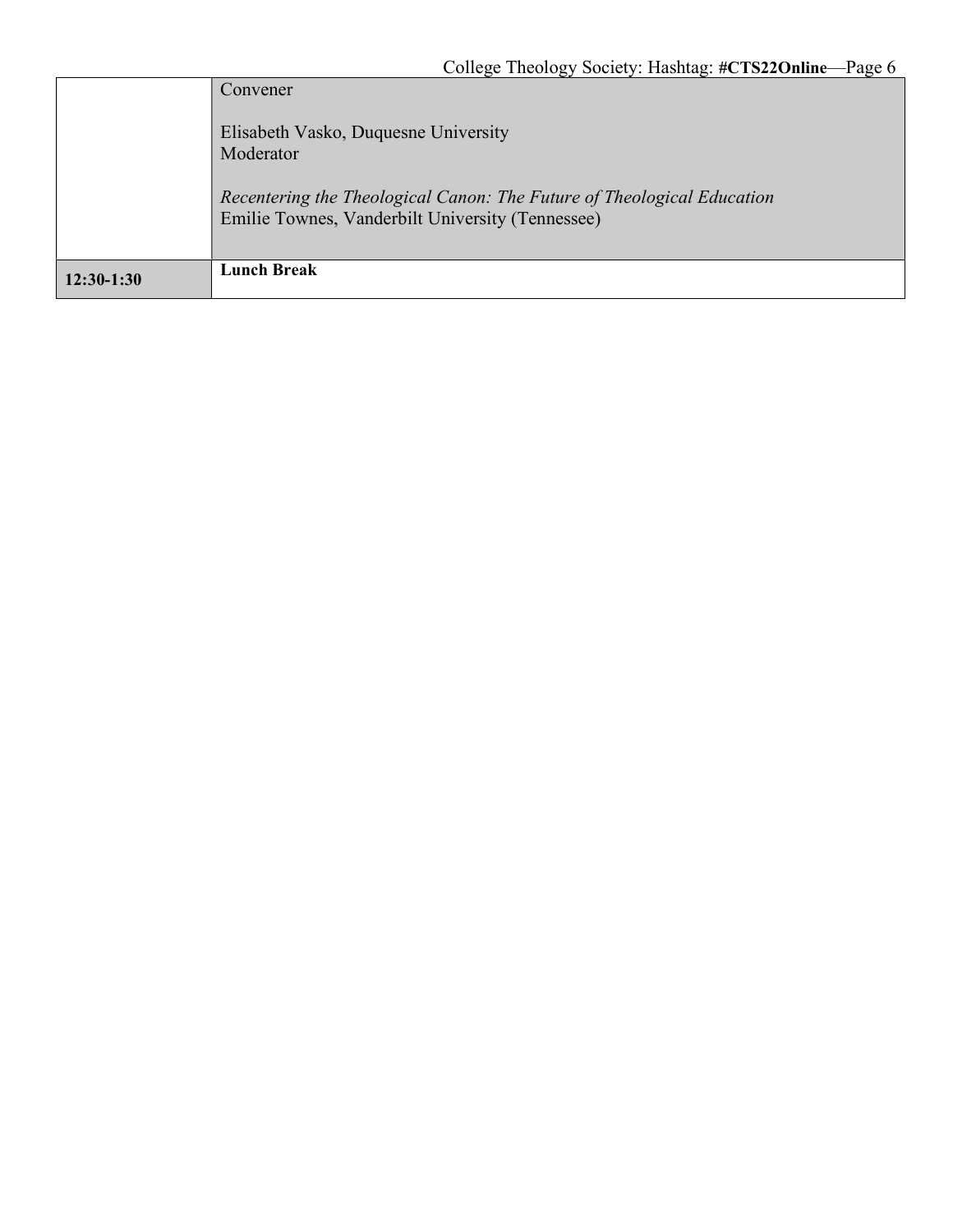| Friday June 3, 1:30 PM |                                                                                                                                                                                                                                                                                                                                                                                                                                                                                                                                       |  |
|------------------------|---------------------------------------------------------------------------------------------------------------------------------------------------------------------------------------------------------------------------------------------------------------------------------------------------------------------------------------------------------------------------------------------------------------------------------------------------------------------------------------------------------------------------------------|--|
| 1:30-3:00 P.M.         | <b>Paper Sessions 2</b>                                                                                                                                                                                                                                                                                                                                                                                                                                                                                                               |  |
| 2.1                    | <b>Justice and Peace – Session 1</b><br>Linda Land-Closson, Regis University (Colorado)<br>Brian Stiltner, Sacred Heart University (Connecticut)<br>Conveners<br>Conflictual Solidarity in the Pursuit of Truth: The Role of the Theologian in Combatting<br>Whiteness in Catholic Colleges and Universities<br>Craig A. Ford, Jr., Saint Norbert College (Wisconsin)<br>Whiteness, Truth-Telling, and Racial Justice<br>Jens Mueller, Saint Joseph's College of Marian University (Indiana)<br>6 <sup>→</sup> Organizational Meeting |  |
|                        |                                                                                                                                                                                                                                                                                                                                                                                                                                                                                                                                       |  |
| 2.2                    | <b>Comparative Theology - Session 1</b><br>Katie Mahowski Mylroie, Boston College (Massachusetts)<br>Axel Marc Oaks Takács, Seton Hall University (New Jersey)<br>Conveners                                                                                                                                                                                                                                                                                                                                                           |  |
|                        | Islam, Muslims, and Comparative Theology                                                                                                                                                                                                                                                                                                                                                                                                                                                                                              |  |
|                        | My Mother Teresa, Your Osama bin Laden: Jihād/Just War Polemics<br>Syed Atif Rizwan, Catholic Theological Union (Illinois)                                                                                                                                                                                                                                                                                                                                                                                                            |  |
|                        | Fratelli Tutti at the Intersection of Interfaith Studies and Whiteness<br>John Sheveland, Gonzaga University (Washington)                                                                                                                                                                                                                                                                                                                                                                                                             |  |
|                        | Receiving the Muslim Reception of Vatican II: Towards an Articulation of Change in the<br>Catholic Church in an Islamic Idiom<br>Eric DeVilliers, University of Notre Dame (Indiana)                                                                                                                                                                                                                                                                                                                                                  |  |
|                        | $6\bullet$ Organizational Meeting                                                                                                                                                                                                                                                                                                                                                                                                                                                                                                     |  |
| 2.3                    | <b>Ecclesiology - Session 1</b><br>Annie Selak, Georgetown University (Washington, D.C.)<br>Byron Wratee, Boston College (Massachusetts)<br>Conveners                                                                                                                                                                                                                                                                                                                                                                                 |  |
|                        | Ecumenism and Racism: A Report from the National Council of Churches Faith and<br><b>Order Convening Table</b><br>Matthew Shadle, Marymount University (Virginia)                                                                                                                                                                                                                                                                                                                                                                     |  |
|                        | (Re)locating Solidarity: The Necessity of Placed Bodies for Faithful Ecclesial Mission<br>Jeremey Dowsett, University of Dayton (Ohio)                                                                                                                                                                                                                                                                                                                                                                                                |  |
|                        | Ecclesial Sin and Ecclesial Han: Religious and Racial Trauma as Wounds of the Church<br>Flora Tang, University of Notre Dame (Indiana)                                                                                                                                                                                                                                                                                                                                                                                                |  |

I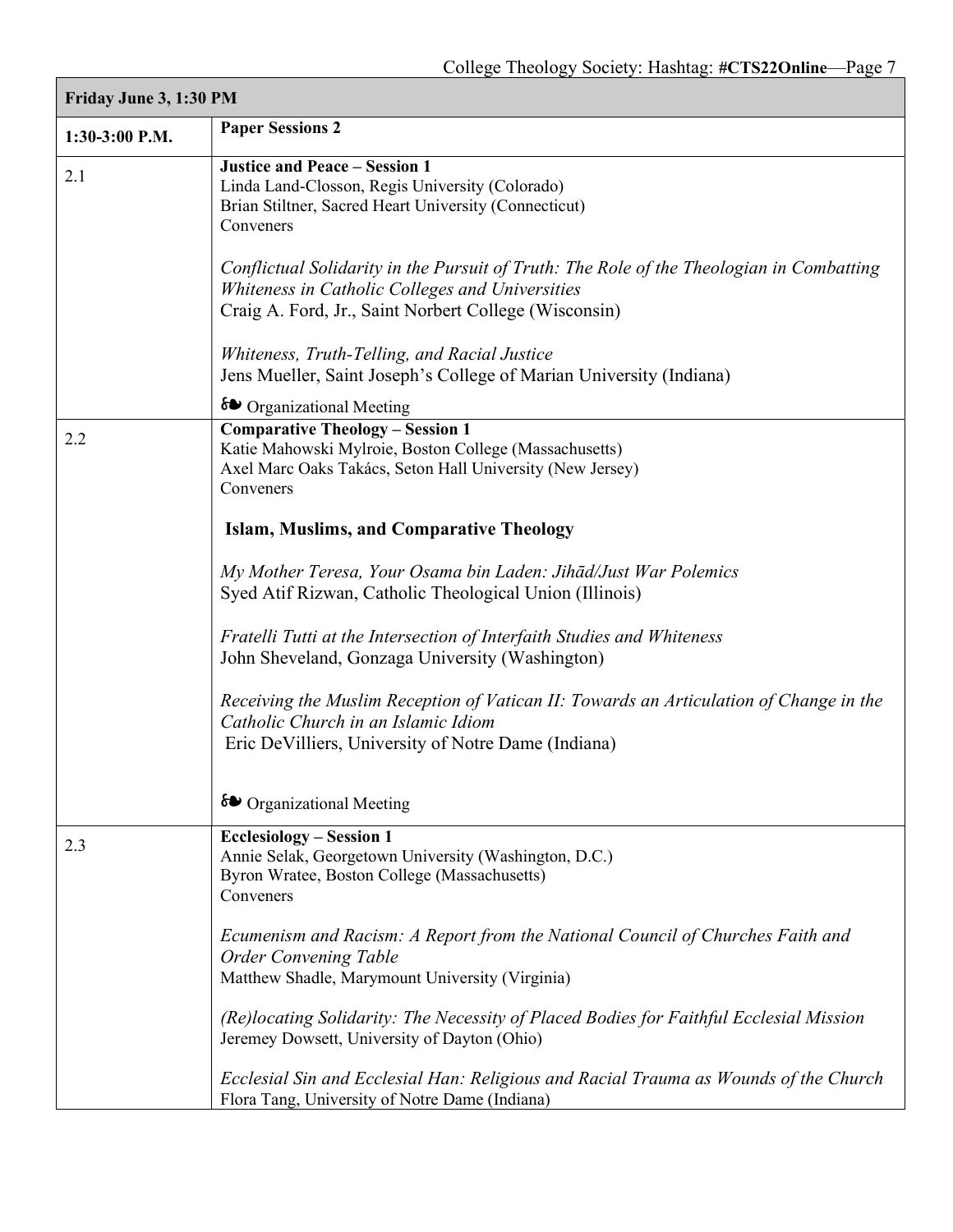| Friday June 3, 1:30 PM (Con't) |                                                                                                                                                                                                                                             |  |
|--------------------------------|---------------------------------------------------------------------------------------------------------------------------------------------------------------------------------------------------------------------------------------------|--|
| 2.4                            | <b>Scripture - Session 1</b><br>Christopher McMahon, St. Vincent's College (Pennsylvania)<br>James Zeitz, Our Lady of the Lake University (Texas)                                                                                           |  |
|                                | <b>Race and the Bible</b><br>"Slavery" and Equivocation: Assessing the Adequacy of a Biblical Term for<br>Contemporary Theology                                                                                                             |  |
|                                | Brian Doyle, Marymount University (Virginia)                                                                                                                                                                                                |  |
|                                | "Because of this logos" Recognizing and Applying the Radical Critique of Prejudice in<br>Mark 7<br>Matthew Minix, Thomas More University (Kentucky)                                                                                         |  |
| 2.5                            | <b>Ethics - Session 1</b><br>Kari-Shane Davis-Zimmerman, St. John's University-College of St. Benedict (Minnesota)<br>Jacob Kohlhaas, Loras College (Iowa)<br>Ramon Luzarraga, St. Martin's University (Washington)<br>Conveners            |  |
|                                | Food Ethics, Race, and Integral Liberation: The Witness of Black Vegans<br>John Sniegocki, Xavier University (Ohio)                                                                                                                         |  |
|                                | Race and the Prophetic Ministry of the Church: Challenging Racial Hegemony<br>Eric S. Dart, Gannon University (Pennsylvania)                                                                                                                |  |
| 2.6                            | Feminisms, Gender, and Theology - Session 2<br>Cynthia Cameron, University of St. Michael's College (Ontario, Canada)<br>Katherine A. Greiner, Carroll College (Montana)                                                                    |  |
|                                | "Ugly is Everything Done to You in the Name of Beauty:" The Anti-Black Hierarchy of<br><b>Beauty and Theological Aesthetics</b><br>Callie Tabor, Emory University (Georgia)                                                                 |  |
|                                | $\delta$ Organizational Meeting                                                                                                                                                                                                             |  |
| 2.7                            | <b>Spirituality – Session 1</b><br>B. Kevin Brown, Gonzaga University (Washington)<br>Daniel P. Horan, OFM, Saint Mary's College (Indiana)<br>Conveners                                                                                     |  |
|                                | Book panel on Patrick Saint-Jean's The Spiritual Work of Racial Justice: A Month of<br>Meditations with Ignatius of Loyola                                                                                                                  |  |
|                                | <b>Panelists:</b><br>Christopher Hadley, S.J., , Jesuit School of Theology, Santa Clara University (California)<br>LaReine-Marie Mosely, S.N.D., Notre Dame of Maryland University (Maryland)<br>John Barnes, Fordham University (New York) |  |
|                                | <b>Response:</b><br>Patrick Saint-Jean, S.J., Creighton University (Nebraska)                                                                                                                                                               |  |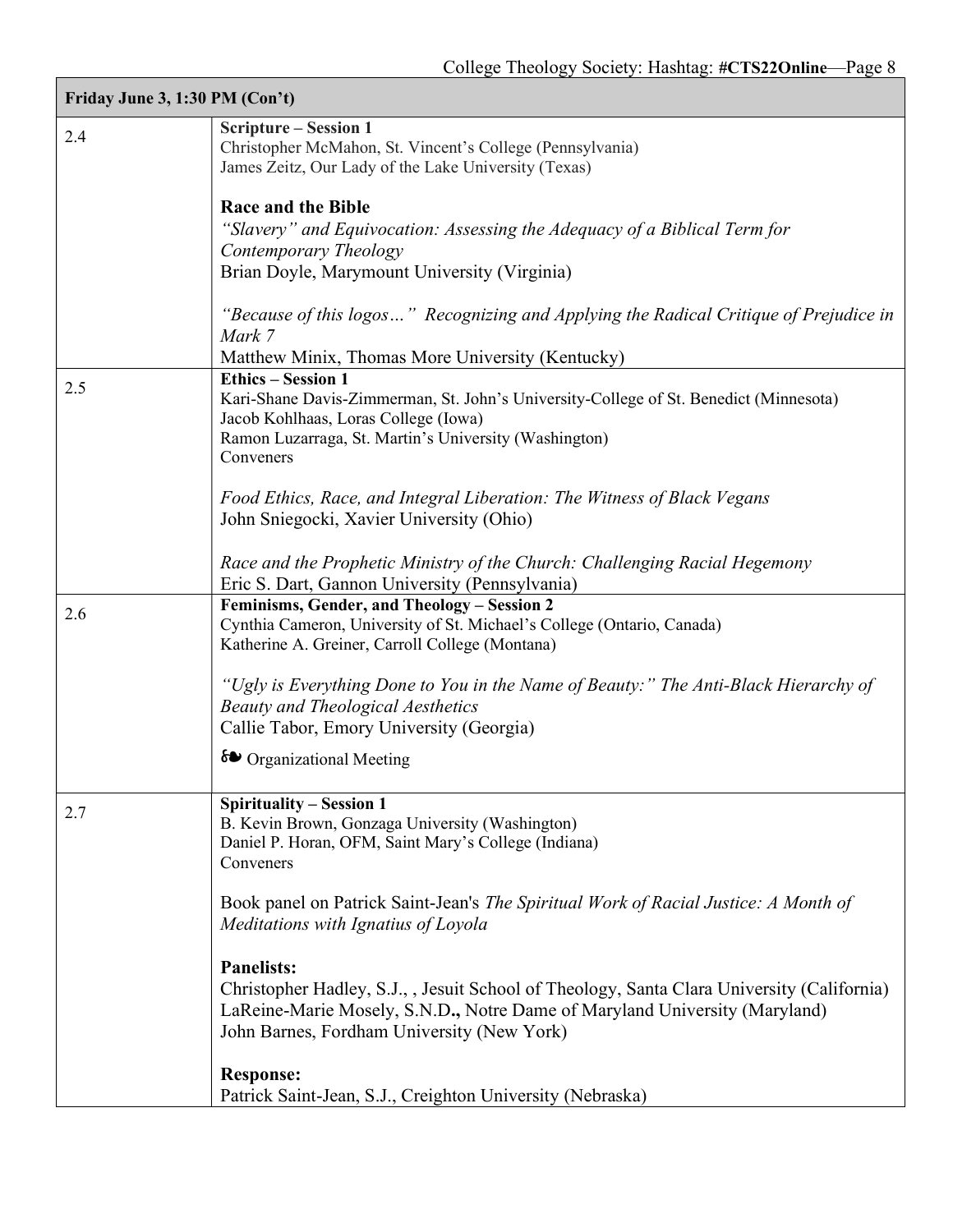| Friday June 3, 1:30 PM (Con't) |                                                                                                                                                                                                                                                                                                                                                                                |  |
|--------------------------------|--------------------------------------------------------------------------------------------------------------------------------------------------------------------------------------------------------------------------------------------------------------------------------------------------------------------------------------------------------------------------------|--|
| 2.8                            | <b>American Catholic Life and Thought</b><br>Louis T. Albarran, Holy Cross College (Indiana)<br>Justin Menno, Catholic Central High School (Michigan)<br>Black Women and Religious Life: An Intersectional Analysis of Racism in the Church<br>Annie Selak, Georgetown University (Washington, D.C.)                                                                           |  |
|                                | Selective Silence: Critical Race Theory and the Political Priorities of US Catholic<br><b>Bishops</b><br>Jacob Kohlhaas, Loras College (Iowa)                                                                                                                                                                                                                                  |  |
| 2.9                            | The Art and Practice of Teaching Theology<br>Tracey Lamont, Loyola University New Orleans (Louisiana)<br>Patrick Manning, Seton Hall University (New Jersey)<br>Conveners<br>Grading in a Gift Economy: Antiracist Assessment in Teaching Theological Ethics<br>Mary M. Doyle Roche, College of the Holy Cross (Massachusetts)<br>Towards A Pedagogy of Awareness and Rupture: |  |
|                                | Ungrading as a Decolonial and Anti-Racist Practice in the Theology Classroom<br>Laura M. Taylor, College of Saint Benedict & Saint John's University (Minnesota)                                                                                                                                                                                                               |  |
| 2.10                           | Anthropology, Psychology, and Religion - Session 2<br>Dylan Belton, Villanova University (Pennsylvania)<br>Jay Martin, University of Notre Dame (Indiana)<br>Conveners                                                                                                                                                                                                         |  |
|                                | A Beacon of Perplexity: How a Boston Congregation Engages a Complicated Historical<br>Narrative of Freedom<br>Emily Chastain, Boston University (Massachusetts)<br>Overcoming White Resistance by Acknowledging White Pain<br>Stephen Calme, Carlow University (Pennsylvania)                                                                                                  |  |
|                                | Reorienting Accounts of Narrative: Story-telling, Faith, and the Global South<br>Daniel McClain, Loyola University Maryland (Maryland)                                                                                                                                                                                                                                         |  |
| $3:30 - 5:00$                  | <b>Sectional Meetings 3</b>                                                                                                                                                                                                                                                                                                                                                    |  |
|                                |                                                                                                                                                                                                                                                                                                                                                                                |  |

Г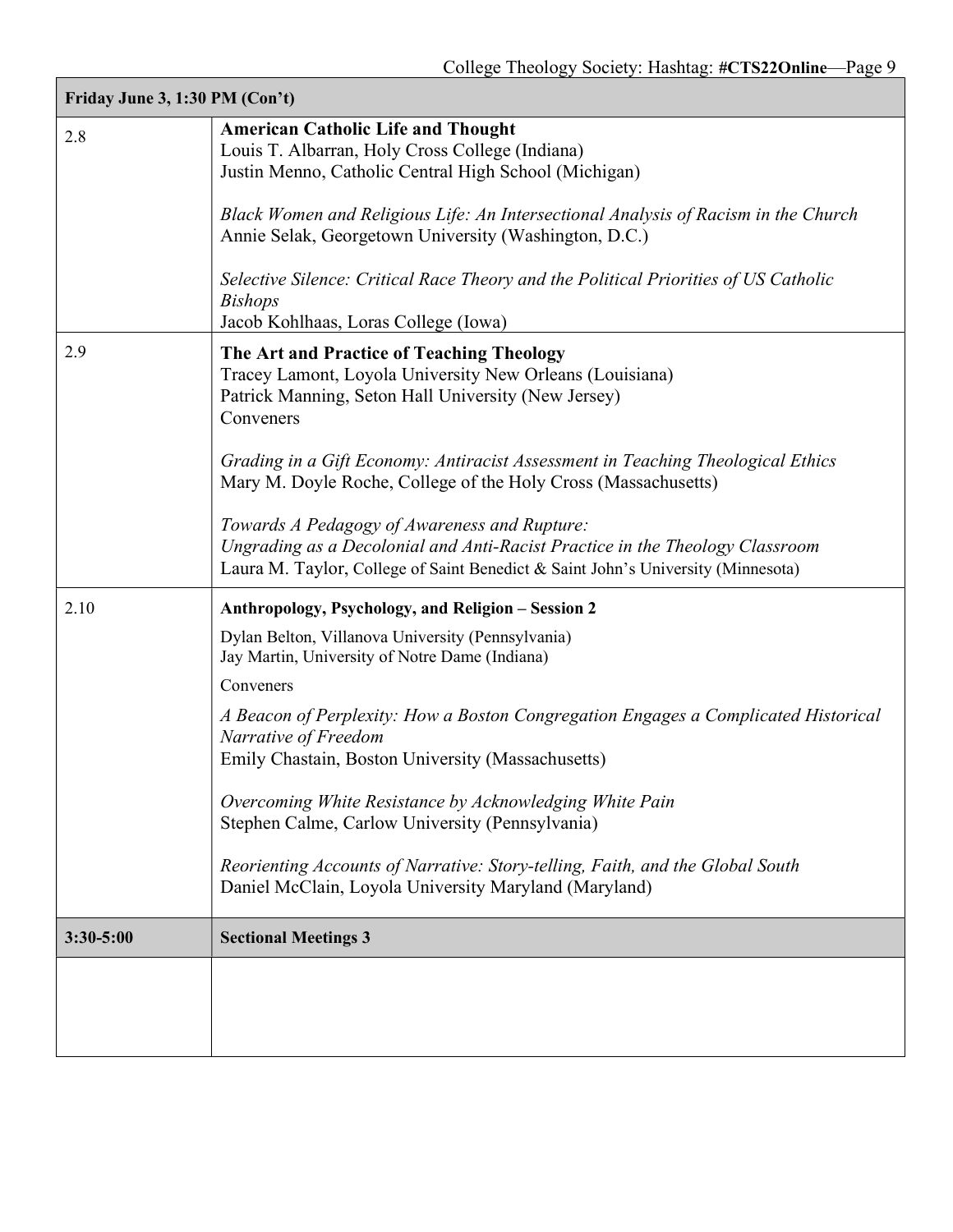| Friday June 3, 3:30 PM |                                                                                                                                   |  |
|------------------------|-----------------------------------------------------------------------------------------------------------------------------------|--|
| 3.1                    | Sexuality, Relationships, Marriage & Family Life                                                                                  |  |
|                        | Mary Ann Gratton, Villa Maria Academy (NY)                                                                                        |  |
|                        | Mary Beth Yount, Neumann University (PA)                                                                                          |  |
|                        | Conveners                                                                                                                         |  |
|                        | Antiracist Congregations: Identifying Racist Religious Ideas and Ideals<br>Rev. Jeremiah Chester, Fordham University (New York)   |  |
|                        | Reckoning with our Faith: Engaging Racial Identity Development through the Lens of                                                |  |
|                        | Religious Abuse, Moral Stress, and Spiritual Struggle                                                                             |  |
|                        | Beth Toler, Moravian Theological Seminary (Pennsylvania)                                                                          |  |
|                        |                                                                                                                                   |  |
|                        | 6 <sup>●</sup> Organizational Meeting                                                                                             |  |
| 3.2                    | <b>Philosophy of Religion</b>                                                                                                     |  |
|                        | Nathaniel Holmes, Florida Memorial University (Florida)                                                                           |  |
|                        | Michael McGravey, Elms College (Massachusetts)                                                                                    |  |
|                        | Conveners                                                                                                                         |  |
|                        | White Imagination: An essay on Imagination and Theological Ascetics of Race<br>Conor Ritchie, Villanova University (Pennsylvania) |  |
|                        | Riot Theology: Racial Justice and Radical Theology                                                                                |  |
|                        | Justin Leavitt Pearl, Carlow University (Pennsylvania)                                                                            |  |
|                        | <b>Mysticism and Politics</b>                                                                                                     |  |
| 3.3                    | Eileen Fagan, SC, College of Mount Saint Vincent (New York)                                                                       |  |
|                        | Janice Thompson, King's College (Pennsylvania)                                                                                    |  |
|                        | Conveners                                                                                                                         |  |
|                        |                                                                                                                                   |  |
|                        | Go Through: James Baldwin's Go Tell It on the Mountain as Mystical Text                                                           |  |
|                        | S Kyle Johnson, Boston College (Massachusetts)                                                                                    |  |
|                        |                                                                                                                                   |  |
|                        | Cultivating Spiritual Empathy in the Classroom: Howard Thurman Shows a Way                                                        |  |
|                        | La Ronda Barnes, Boston University (Massachusetts)                                                                                |  |
|                        | $6\bullet$ Organizational Meeting                                                                                                 |  |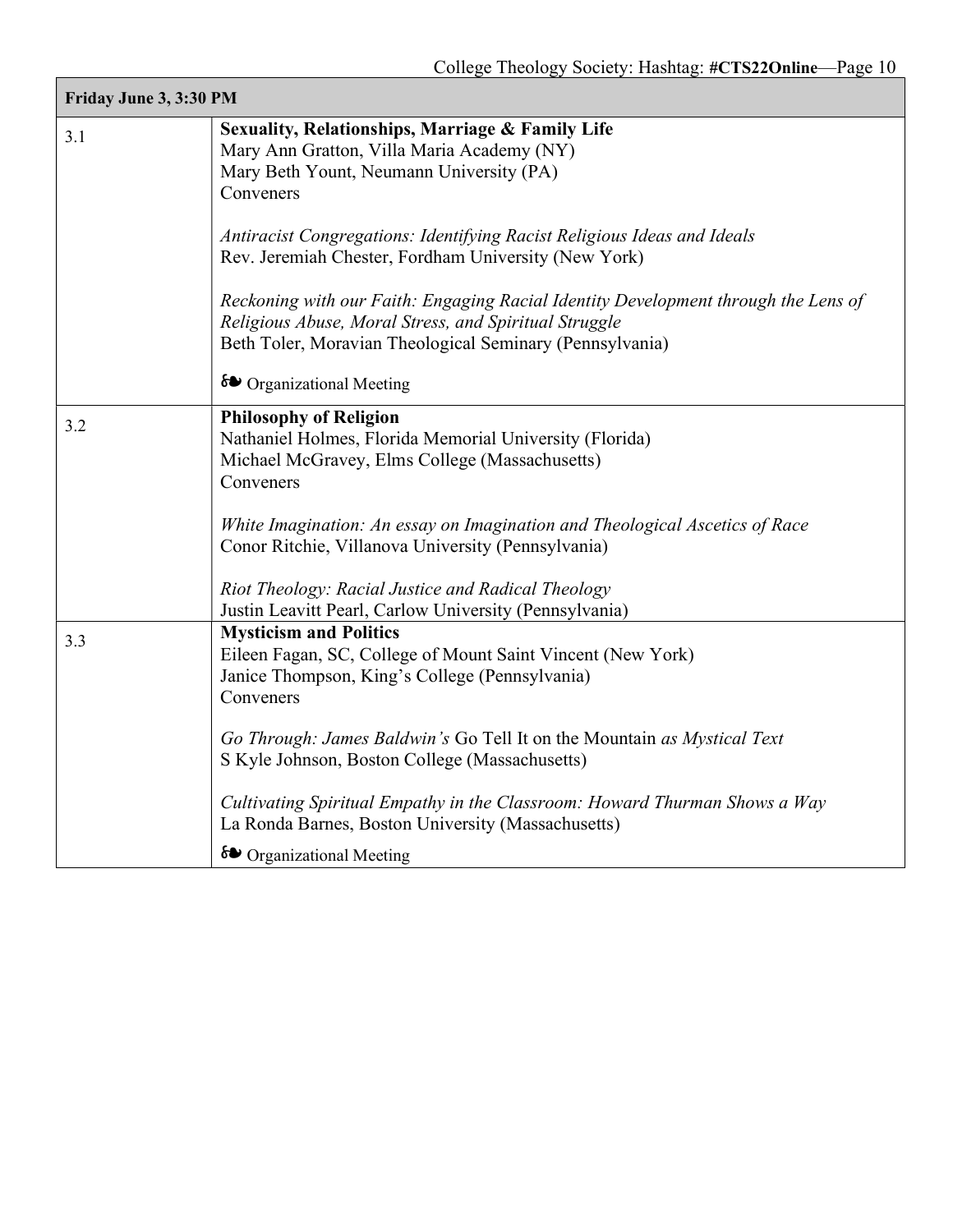| Friday June 3, 3:30 PM (Con't) |                                                                                                                                                                                                                                                                                                                                                                                                   |  |
|--------------------------------|---------------------------------------------------------------------------------------------------------------------------------------------------------------------------------------------------------------------------------------------------------------------------------------------------------------------------------------------------------------------------------------------------|--|
| 3.4                            | <b>Symbol, Ritual, and Sacrament</b><br>Xavier Montecel, St. Mary's University (Texas)<br>Randall Woodard, Saint Leo University (Florida)<br>Mortification of My Flesh: Taking Responsibility for the Sins of Ancestors<br>Nathan Williams, University of Toronto (Ontario, Canada)                                                                                                               |  |
|                                | Hoarding Grace: Race, Sacramentality, and Corporate Vice"<br>A.J. Hoy, Duquesne University (Pennsylvania)                                                                                                                                                                                                                                                                                         |  |
| 3.5                            | The Art and Practice of Teaching Theology<br>Tracey Lamont, Loyola University New Orleans (Louisiana)<br>Patrick Manning, Seton Hall University (New Jersey)<br>"Making Race an Object of Reflection: A Developmental Framework for Anti-Racist<br>Education in the Religious Studies Classroom"<br>Cynthia Cameron, University of St. Michael's College (Ontario, Canada) and Christopher Welch, |  |
|                                | Rivier University (New Hampsire)<br>"Table Work as Anti-Racist Spirituality: Reflections on Untitled Othello, Embodied<br>Pedagogy, and Spiritual Productivity"<br>Charles A. Gillespie, Sacred Heart University (Connecticut)<br>$\delta$ Organizational Meeting                                                                                                                                 |  |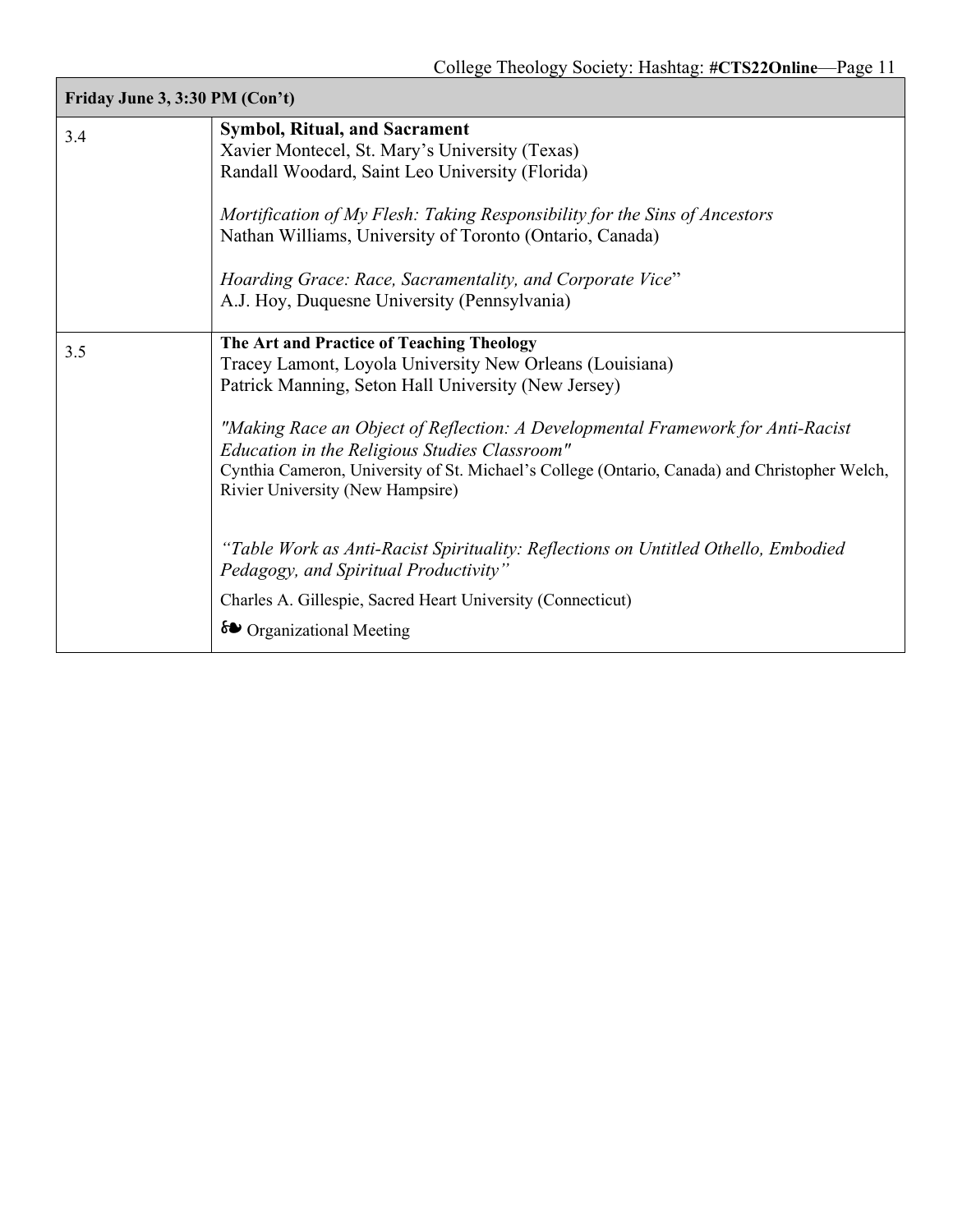| Friday, June 3, 3:30 PM (Con't) |                                                                                                                                                                                                           |  |
|---------------------------------|-----------------------------------------------------------------------------------------------------------------------------------------------------------------------------------------------------------|--|
| 3.6                             | <b>Systematic Theology</b><br>George Gilmore, Spring Hill College (Alabama)<br>Kristi Haas, University of Notre Dame (Indiana)<br>Conveners<br>Re-Remembering: Anti-Gnosticism, Common Good, Original Sin |  |
|                                 | Racism and Gnosticism as Parallel Flights from Understanding: J. Kameron Carter and<br>Bernard Lonergan in Conversation<br>Vincent Birch, Catholic University of America (Washington, DC)                 |  |
|                                 | The Common Good and the Racialized Commons<br>Joseph S. Flipper, University of Dayton (Ohio)                                                                                                              |  |
|                                 | Rediscovering Original Sin: Critical Race Theory as Pharmakon for the Catholic<br>Conscience                                                                                                              |  |
|                                 | Matthew J. Gummess, O.Carm., University of Notre Dame (Indiana)<br>t <sup>t</sup> Organizational Meeting                                                                                                  |  |
| 3.7                             | <b>Theology, Ecology, and Natural Science</b><br>Benjamin Hohman, Boston College (Massachusetts)<br>Paul Schutz, Santa Clara University (California)<br>Conveners                                         |  |
|                                 | Sovereignty and a Post-Capitalist Christianity: Some Implications of Laudato Si'<br>Taylor Nutter, University of Notre Dame (Indiana)                                                                     |  |
|                                 | Aggregation and the Evolutionary Movement Toward the Kingdom of God<br>David Poister, St. Norbert College (Wisconsin)                                                                                     |  |
| 3.8                             | Arts, Media, Literature, and Religion - Session 2<br>Charles A. Gillespie, Sacred Heart University (Connecticut)<br>Callie Tabor, Emory University (Georgia)<br>Conveners                                 |  |
|                                 | Beyond Grand Narratives: Towards an Archipelagic Approach to the Philippine<br>Quincentennial<br>Victoria Basug Slabinski, University of Virginia (Virginia)                                              |  |
|                                 | The Scholar's Stone ( $\mathcal{K}\overline{H}$ ) and Critical Race Theory: Uncovering the Aesthetics of<br>Racism in Bong Joon-ho's Parasite<br>James T. Bretzke, S.J., John Carroll University (Ohio)   |  |
| 3.9                             | <b>Ethics - Session 2</b>                                                                                                                                                                                 |  |
|                                 | Kari-Shane Davis-Zimmerman, St. John's University-College of St. Benedict (Minnesota)<br>Jacob Kohlhaas, Loras College (Iowa)<br>Ramon Luzarraga, St. Martin's University (Washington)<br>Conveners       |  |
|                                 | <b>Education &amp; Structural Racism</b><br>Michael McGravey, Elms College (Massachusetts)                                                                                                                |  |

Г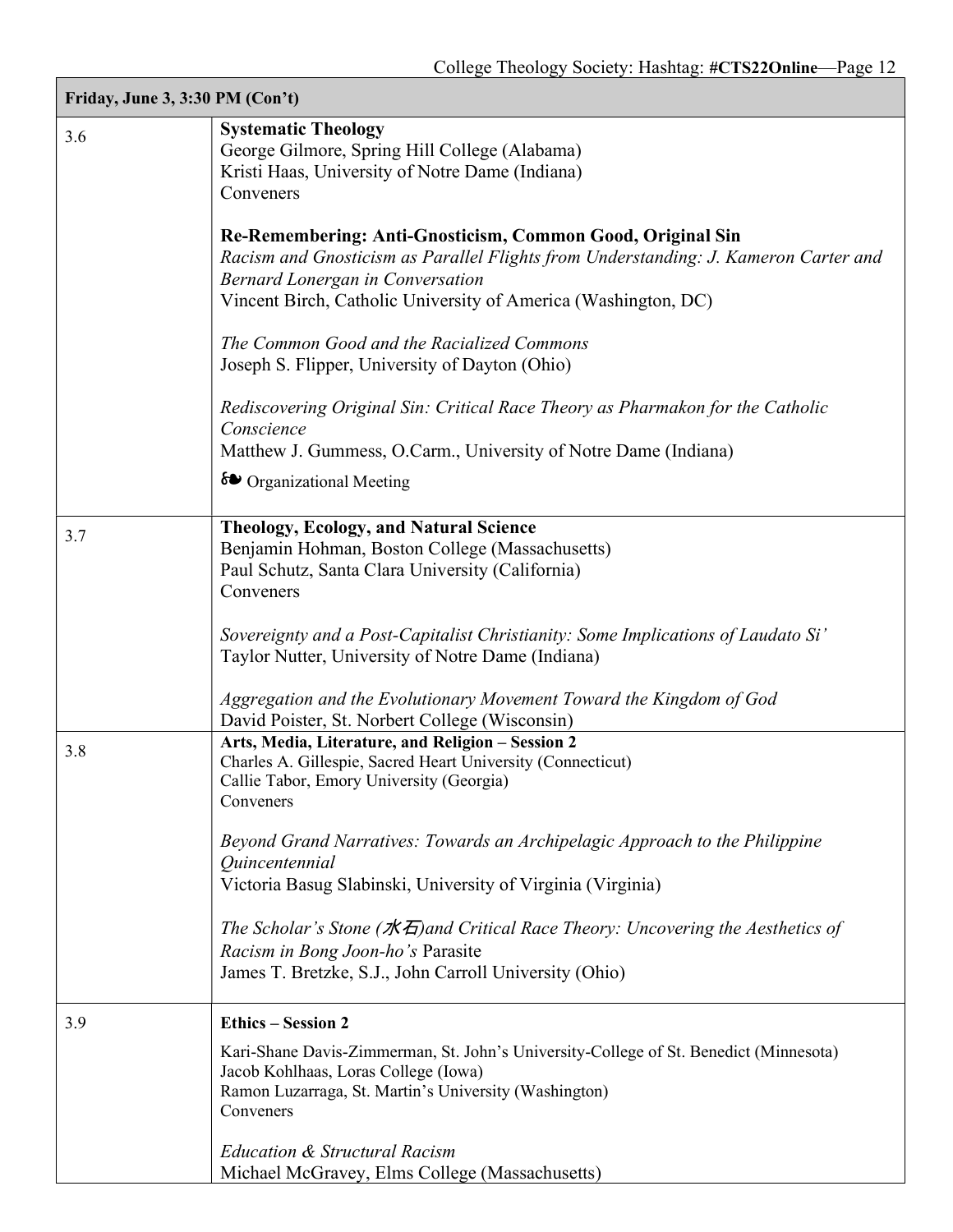| $5:15-5:45$ | <b>Evening Prayer, CTS and NABPR</b> |
|-------------|--------------------------------------|
|             |                                      |
|             |                                      |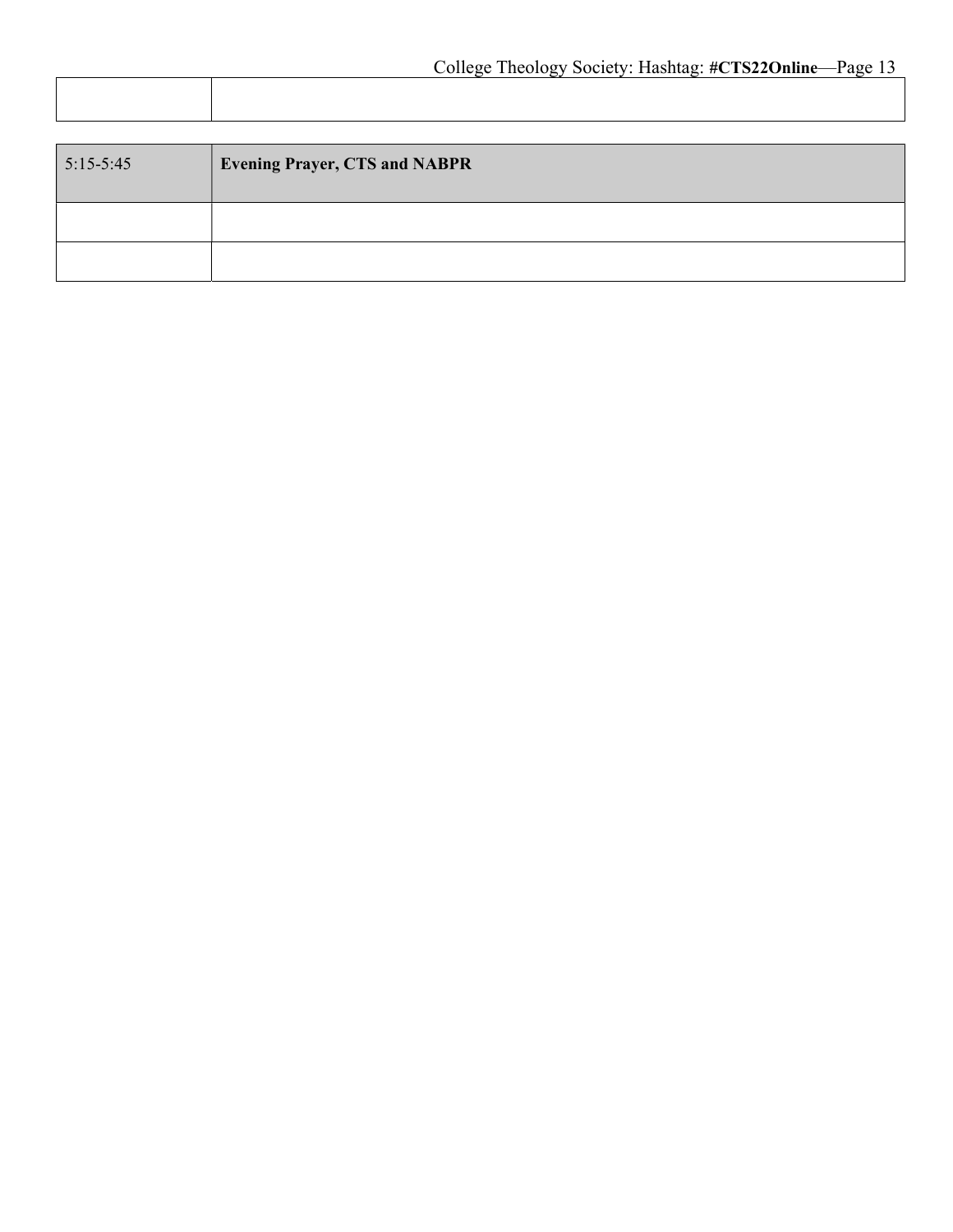| Saturday June 4, 9:30 AM   |                                                                                                                                                                                                                                                                                                                                                                                                                                                                                                                                                                                                                                                                                                                                                                                                                                                                                                                                                                                                                                                                                                                                                                                             |
|----------------------------|---------------------------------------------------------------------------------------------------------------------------------------------------------------------------------------------------------------------------------------------------------------------------------------------------------------------------------------------------------------------------------------------------------------------------------------------------------------------------------------------------------------------------------------------------------------------------------------------------------------------------------------------------------------------------------------------------------------------------------------------------------------------------------------------------------------------------------------------------------------------------------------------------------------------------------------------------------------------------------------------------------------------------------------------------------------------------------------------------------------------------------------------------------------------------------------------|
| Various<br>Times/Locations | CTS <sub>5</sub> K                                                                                                                                                                                                                                                                                                                                                                                                                                                                                                                                                                                                                                                                                                                                                                                                                                                                                                                                                                                                                                                                                                                                                                          |
| $9:30-11:00$               | <b>Sectional Meetings 4</b>                                                                                                                                                                                                                                                                                                                                                                                                                                                                                                                                                                                                                                                                                                                                                                                                                                                                                                                                                                                                                                                                                                                                                                 |
| 4.1<br>4.2                 | History of Christian Life and Thought - Session 2<br>Sandra Ham, Independent Scholar (New York)<br>Sara Hulse Kirby, DeSales University (Pennsylvania)<br>Conveners<br><b>Race and Theological History</b><br>The Rule of Saint Benedict: Seat and Seed of Christian Antiracism<br>Gerard Jacobitz, Saint Joseph's University (Pennsylvania)<br>The Apophatic Dionysian Hierarchy and the Problem of Racism<br>David Dawson Vasquez, Pontifical University of Saint Thomas Aquinas (Rome, Italy)<br>Go Tell it on the Mountain: Theological Explorations of Race, Violence and Homeland<br>Serge Danielson-Francois, Academy of the Sacred Heart (Michigan)<br>Cory Dixon, Sacred Heart Parish (California)<br><b>Comparative Theology</b><br>Katie Mahowski Mylroie, Boston College (Massachusetts)<br>Axel Marc Oaks Takács, Seton Hall University (New Jersey)<br>Conveners<br>Comparative Theology as an Anti-Racist Methodology<br>Comparative Theology and the Question of Anti-Racism<br>Bennett Comerford, Harvard Divinity School (Massachusetts)<br>De-Racialization of Religion through Comparative Theology<br>Kijin James Wu, Chang Jung Christian University (Tainan, Taiwan) |
|                            |                                                                                                                                                                                                                                                                                                                                                                                                                                                                                                                                                                                                                                                                                                                                                                                                                                                                                                                                                                                                                                                                                                                                                                                             |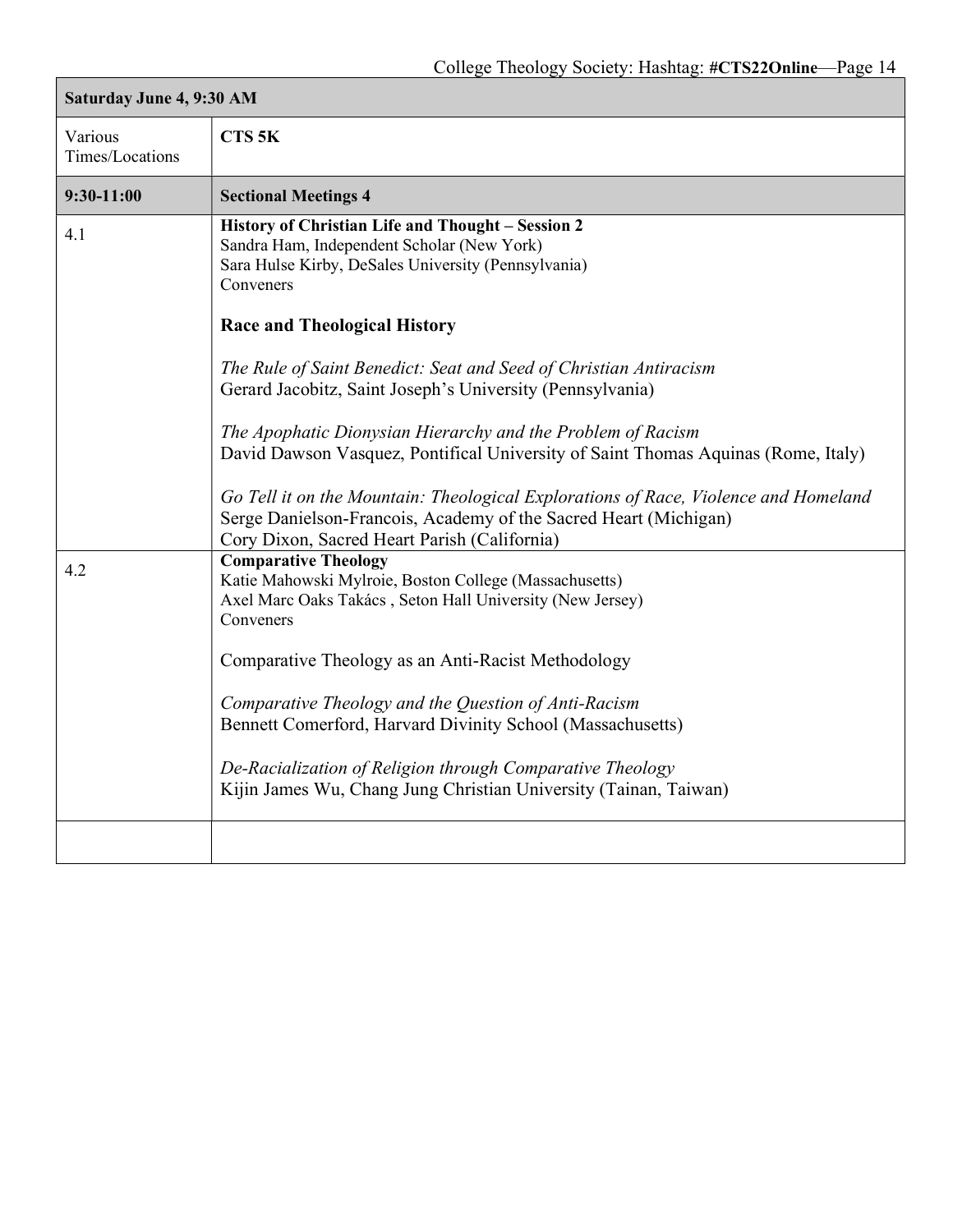| Saturday June 4, 9:30 AM (Con't) |                                                                                                                                                                                                                                                                                                                                                                                                                                                                                                |  |
|----------------------------------|------------------------------------------------------------------------------------------------------------------------------------------------------------------------------------------------------------------------------------------------------------------------------------------------------------------------------------------------------------------------------------------------------------------------------------------------------------------------------------------------|--|
| 4.3                              | Sexuality, Relationships, Marriage & Family Life<br>Mary Beth Yount, Neumann University (PA)<br>Mary Ann Gratton, Villa Maria Academy (NY)<br>(Conveners)                                                                                                                                                                                                                                                                                                                                      |  |
|                                  | Forming Antiracist Domestic Churches<br>Corey Harris, Alvernia University (PA)                                                                                                                                                                                                                                                                                                                                                                                                                 |  |
|                                  | An Ethical Analysis of Stratified Reproduction in Cross-Border Reproductive Circuits:<br>The Case of Surrogacy in India<br>Emma McDonald, Boston College (MA)                                                                                                                                                                                                                                                                                                                                  |  |
| 4.4                              | <b>American Catholic Life and Thought</b><br>Louis T. Albarran, Holy Cross College (Indiana)<br>Justin Menno, Catholic Central High School (Michigan)<br>American Catholic Approaches to Addressing Moral Evil: Learnings from Civil Rights<br>Movement-Era Interreligious Advocacy<br>Dennis J. Wieboldt III, Boston College, (Massachusetts)<br>Toward a Grassroots Homiletic: What Catholic Homilies Can Learn from the Black<br>Church<br>Megan Effron, University of Notre Dame (Indiana) |  |
|                                  | ৳● Organizational Meeting                                                                                                                                                                                                                                                                                                                                                                                                                                                                      |  |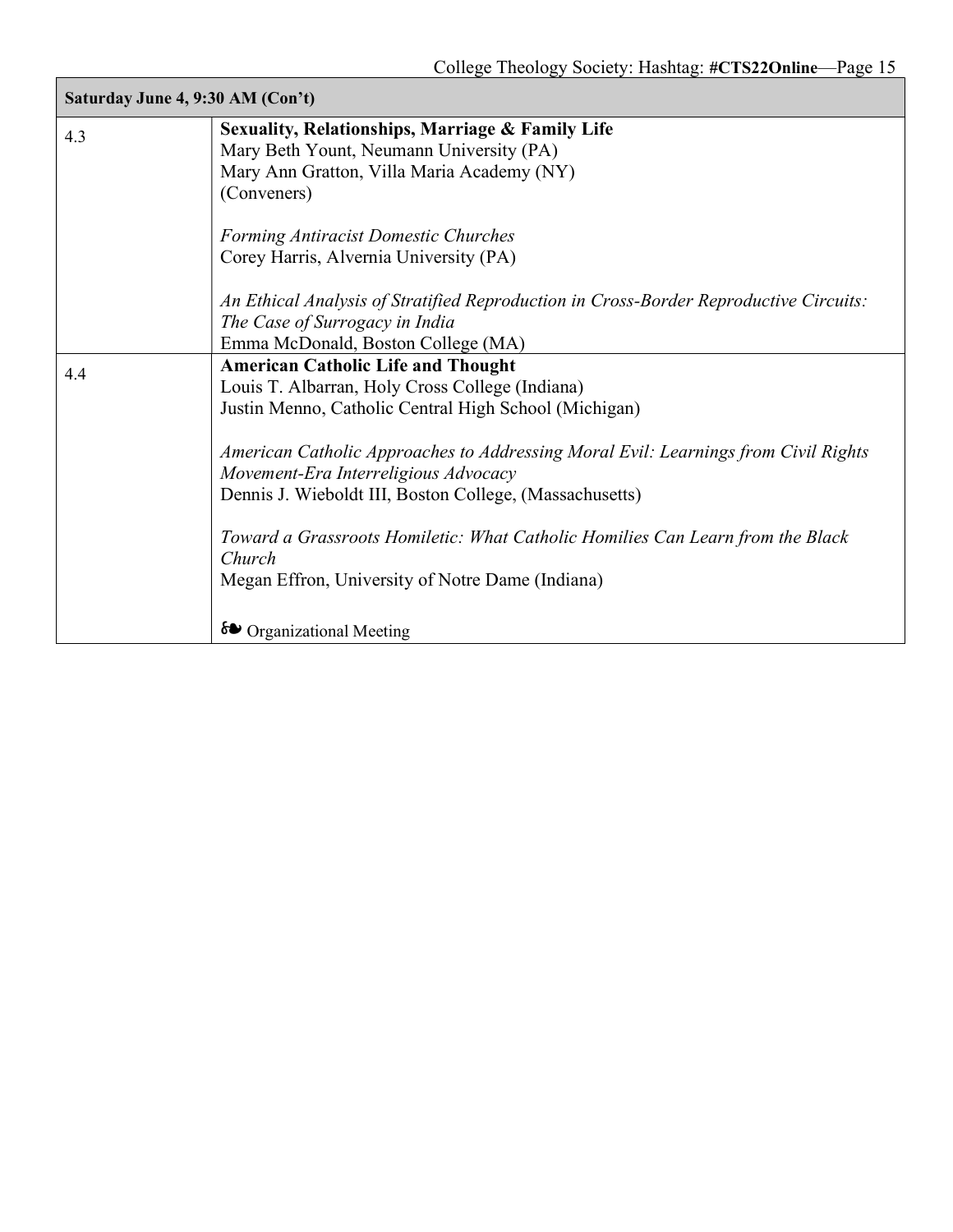| Saturday June 4, 9:30 AM (Con't) |                                                                                                                                                                                                                                                                                                                                                                                                                                                        |  |
|----------------------------------|--------------------------------------------------------------------------------------------------------------------------------------------------------------------------------------------------------------------------------------------------------------------------------------------------------------------------------------------------------------------------------------------------------------------------------------------------------|--|
| 4.5                              | Arts, Media, Literature, and Religion<br>Charles A. Gillespie, Sacred Heart University (Connecticut)<br>Callie Tabor, Emory University (Georgia)<br>Conveners                                                                                                                                                                                                                                                                                          |  |
|                                  | Into the Light: Theological Aesthetics Across Borders<br>Brett Potter, Huron University College (Ontario, Canada)                                                                                                                                                                                                                                                                                                                                      |  |
|                                  | From Spaces of Fracture to Places of Flow:<br>How "Urban Alchemy" can Enliven Catholic Social Teaching and Transform Our<br>Campuses<br>Maureen H. O'Connell, La Salle University (Pennsylvania)                                                                                                                                                                                                                                                       |  |
| 4.6                              | <b>Spirituality</b><br>B. Kevin Brown, Gonzaga University (Washington)<br>Daniel P. Horan, OFM, Saint Mary's College (Indiana)<br>Unsettling Christianity: Decolonizing Indigenization as Spiritual Formation<br>Jean-Pierre Fortin, University of St. Michael's College (Ontario, Canada)<br>"Your Loving Gaze Removed my Dark Complexion and Made Me Worthy to be Seen":<br>Confronting Racism in the Spiritual Canticle of Saint John of the Cross" |  |
|                                  | George Faithful, Dominican University of California (California)<br>$6\bullet$ Organizational Meeting                                                                                                                                                                                                                                                                                                                                                  |  |
| 4.7                              | <b>Symbol, Ritual, and Sacrament</b><br>Xavier Montecel, St. Mary's University (Texas)<br>Randall Woodard, Saint Leo University (Florida)                                                                                                                                                                                                                                                                                                              |  |
|                                  | Abandoning the 'Native Genius' of People of Color for Eurocentric Liturgy:<br>The Racial Undertones of "Traditionalist" Movements<br>Francis Klose, Rosemont College (Pennsylvania)                                                                                                                                                                                                                                                                    |  |
|                                  | Penitential Services for Racism: Potential or Harm?<br>Ella Johnson, St. Ambrose University (Iowa)                                                                                                                                                                                                                                                                                                                                                     |  |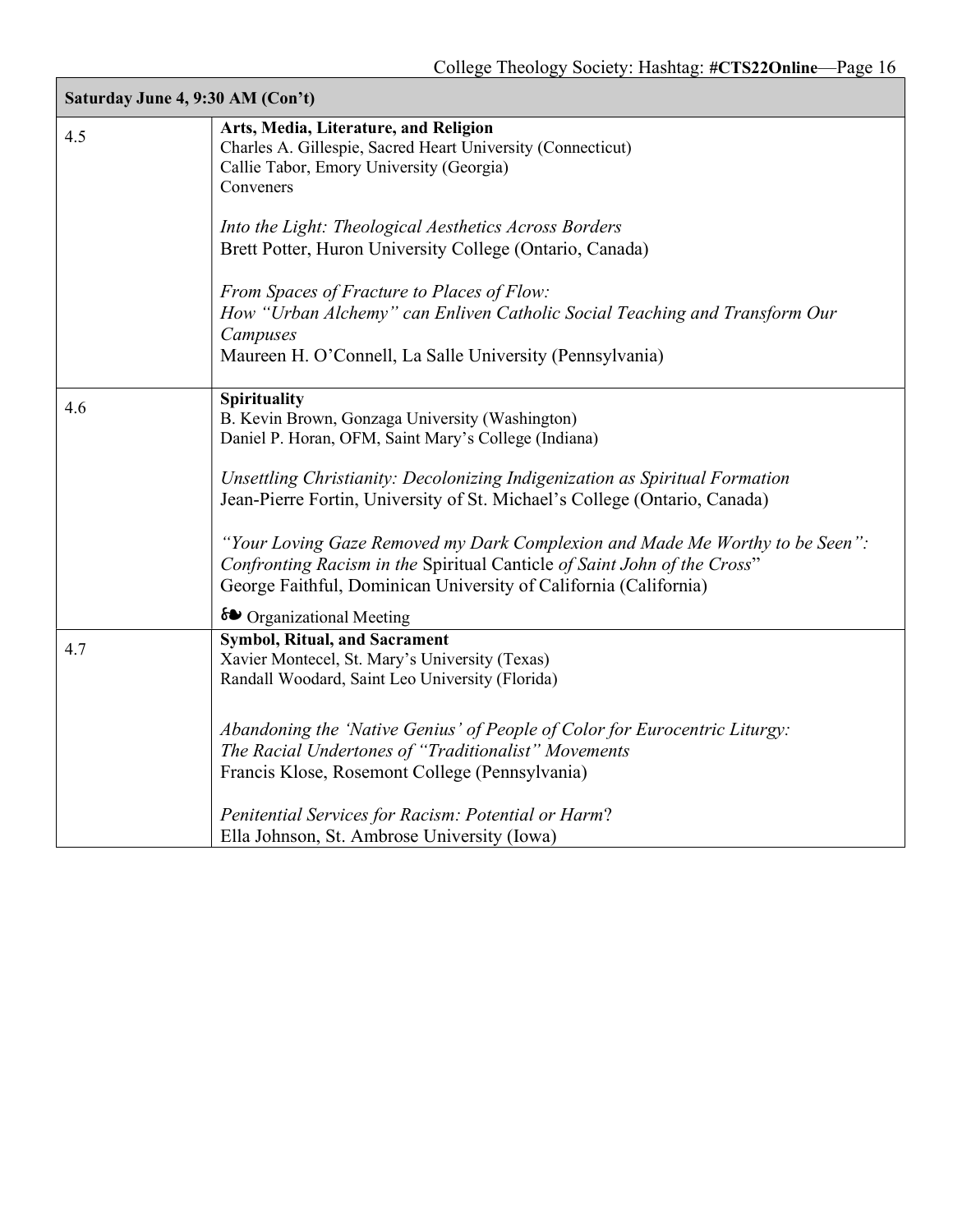| Saturday June 4, 9:30 AM (Con't) |                                                                                                                                                                                                                                   |
|----------------------------------|-----------------------------------------------------------------------------------------------------------------------------------------------------------------------------------------------------------------------------------|
| 4.8                              | <b>Mysticism and Politics</b><br>Eileen Fagan, College of Mount Saint Vincent (New York)<br>Janice Thompson, King's College (Pennsylvania)<br>Conveners                                                                           |
|                                  | Can White Activists Learn from the Black Church without Doing Harm? Justice Work and<br><b>Contemplative Traditions</b><br>Linda Land-Closson, Regis University (Colorado)                                                        |
|                                  | The Saints of Christopher Street: Marsha P. Johnson and Sylvia Rivera as Models for the<br>Mystic-Activist<br>Marjorie Corbman, Molloy College (New York)                                                                         |
|                                  | t <sup>t</sup> Organizational Meeting                                                                                                                                                                                             |
| 4.9                              | <b>Philosophy of Religion</b><br>Nathaniel Holmes, Florida Memorial University (Florida)<br>Michael McGravey, Elms College (Massachusetts)<br>Conveners                                                                           |
|                                  | Reimagining Theology & Philosophical Explorations of Race<br>David A. Hodge, Sr., Tuskegee University (Alabama)                                                                                                                   |
|                                  | Origin Stories: Cladistics, Racism, and Theology<br>Samuel Needham, Emmanuel College, University of Toronto (Ontario, Canada)                                                                                                     |
|                                  | Respondent: Nathaniel Holmes, Florida Memorial University (Florida)                                                                                                                                                               |
|                                  | t <sup>t</sup> Organizational Meeting                                                                                                                                                                                             |
| 4.10                             | <b>National Association of Baptist Professors of Religion (NABPR) – Session 2</b><br>Kate E. Hanch, Garrett-Evangelical Theological Seminary (Illinois)<br>Kathryn House, Louisville Presbyterian Theological Seminary (Kentucky) |
|                                  | Unmarked Graves and the Hells We Have Made: An Indigenous Understanding of Place,<br>Jeremiah's Judgment Oracles, and the Residential Schools<br>Spencer Miles Boersma, Acadia Divinity College (Nova Scotia, Canada)             |
|                                  | The Horror and the Splendor: The Outsider in the Image of God<br>Erick Sierra, Trinity Christian College (Illinois)                                                                                                               |

 $\mathbf{I}$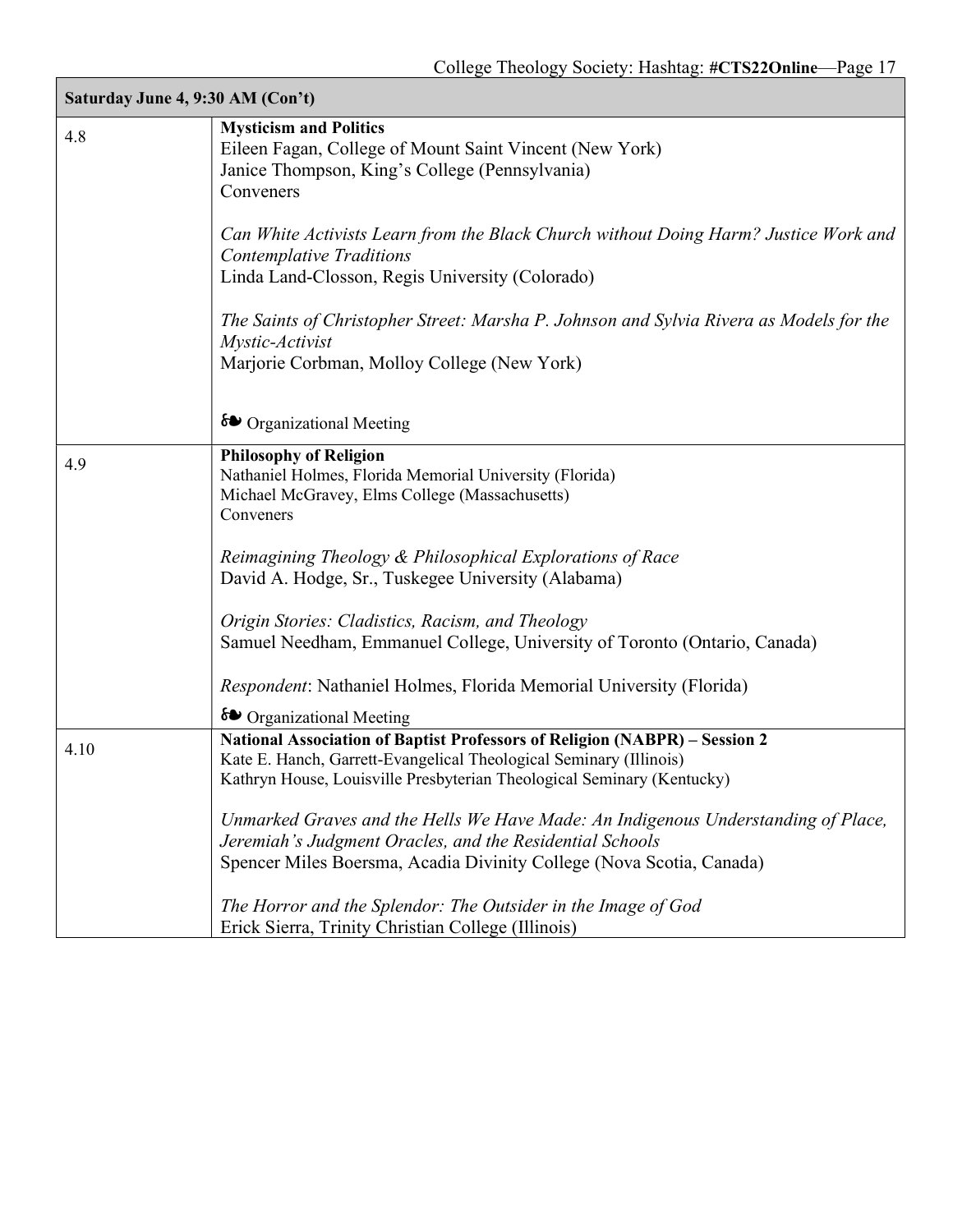| Saturday June 4, 11:00 AM |                                                                                                                                                                                                                                            |  |
|---------------------------|--------------------------------------------------------------------------------------------------------------------------------------------------------------------------------------------------------------------------------------------|--|
| 11:00-11:30               | <b>Coffee Break</b>                                                                                                                                                                                                                        |  |
| 11:30-12:30               | <b>CTS Business Meeting</b>                                                                                                                                                                                                                |  |
| 11:30-12:45               | <b>NABPR Region At-Large Presidential Address and Business Meeting</b><br>Kate E. Hanch, Garrett-Evangelical Theological Seminary (Illinois)<br>Convener<br>Interdependency without Imperialism: Neville Callam's Ecumenical Contributions |  |
|                           | Steve Harmon, Gardner-Webb University School of Divinity (North Carolina)                                                                                                                                                                  |  |
| $1:00-2:30$               | <b>Paper Session #5</b>                                                                                                                                                                                                                    |  |
| 5.1                       | <b>Co-Sponsored Session: Ecclesiology and Justice and Peace</b><br>The Work, Thought, and Legacy of Bishop Tom Gumbleton                                                                                                                   |  |
|                           | Bishop Gumbleton, Episcopalis Communio, and the Future<br>Daniel Cosacchi, Marywood University (Pennsylvania)                                                                                                                              |  |
|                           | A Commitment to Unviability: A Hometown Case Study in Ecclesial Anti-Racism<br>R. Zachary Karanovich, Boston College (Massachusetts)                                                                                                       |  |
|                           | Respondent: Michelle Sherman, Pax Christi USA (Ohio)                                                                                                                                                                                       |  |
| 5.2                       | Co-Sponsored Session: Arts, Media, Literature, and Religion with Theology, Ecology, and<br><b>Natural Science</b>                                                                                                                          |  |
|                           | <b>Science Fiction and Theology</b>                                                                                                                                                                                                        |  |
|                           | Past Meets Future: the Anthropo-Zeno-Thero Theology of Octavia Butler in Conversation<br>with the Proto-Environmentalism of Evagrius of Pontus<br>Claire Koen, Fordham University (New York)                                               |  |
|                           | Broken People, Broken Earth: Ecowomanist Spirituality and the Afrofuturist Science<br>Fiction of N.K. Jemisin<br>David VonSchlichten, Seton Hill University (Pennsylvania)                                                                 |  |
| 5.3                       | <b>Feminisms, Gender, and Theology</b><br>Cynthia Cameron, University of St. Michael's College (Ontario, Canada)<br>Katherine A. Greiner, Carroll College (Montana)<br>Conveners                                                           |  |
|                           | Colonialism, Racism, and Gender: The Case of the Babaylans in the Philippines<br>Christina A. Astorga, University of Portland (Oregon)<br>Women's narratives of racism in the Pacific                                                      |  |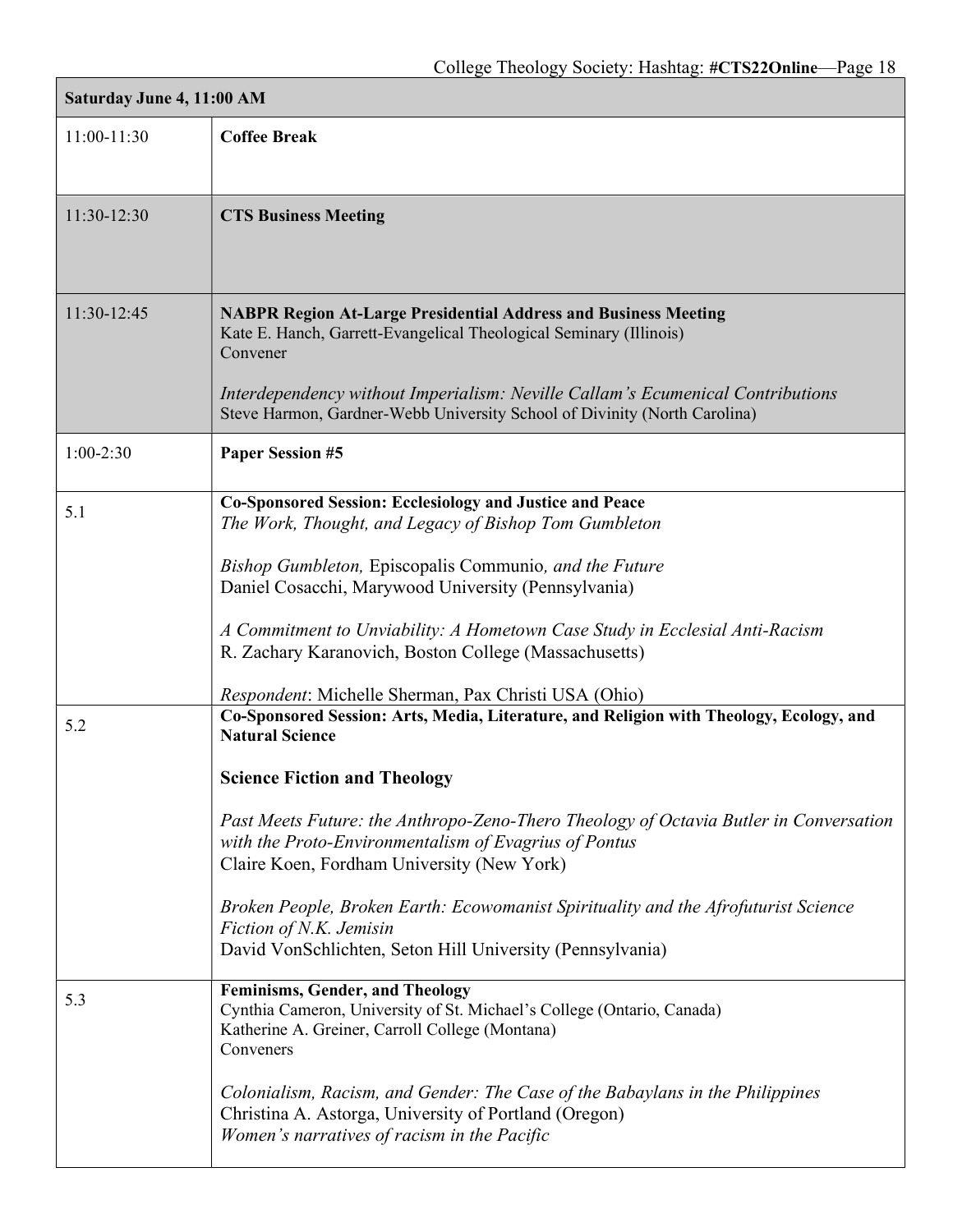|     | College Theology Society: Hashtag: #CTS22Online-Page 19                                               |
|-----|-------------------------------------------------------------------------------------------------------|
|     | Cristina Lledo Gomez, BBI: The Australian Institute of Theological Education and                      |
|     | Charles Sturt University (New South Wales, Australia)                                                 |
|     |                                                                                                       |
|     |                                                                                                       |
| 5.4 | <b>Scripture – Session 2</b>                                                                          |
|     | Christopher McMahon, St. Vincent's College (Pennsylvania)                                             |
|     | James Zeitz, Our Lady of the Lake University (Texas)                                                  |
|     |                                                                                                       |
|     | "Von Balthasar's Polyphonic Understanding of Scripture and Moving Towards a                           |
|     | Contrapuntal                                                                                          |
|     | Understanding of Hell Language"                                                                       |
|     | Kaitlyn Lightfoot, Acadia Divinity College, Nova Scotia                                               |
|     |                                                                                                       |
|     | "Self and Subjectivity of Paul in Philippians"                                                        |
|     | Viktoriya Pecherskikh, Loyola University, Maryland                                                    |
|     |                                                                                                       |
|     | "Being the Church Amidst Urban Violence: Reading the Book of Acts Through                             |
|     | Liberation Theology,"                                                                                 |
|     | Vincent Lui, Loyola University, Maryland                                                              |
|     | <b>ED</b> Organizational Meeting *(Seeking New Conveners)                                             |
|     |                                                                                                       |
|     | <b>Systematic Theology - Session 3</b>                                                                |
| 5.5 | George Gilmore, Spring Hill College (Alabama)                                                         |
|     | Kristi Haas, University of Notre Dame (Indiana)                                                       |
|     | Conveners                                                                                             |
|     |                                                                                                       |
|     | <b>Resourcing: Along New Avenues of Dialogue and Discourse</b>                                        |
|     |                                                                                                       |
|     | When the Scapegoat Returns: Black Lives Matter as a Call to White Confession                          |
|     | J. Burton Fulmer, Christian Brothers University (Tennessee)                                           |
|     |                                                                                                       |
|     | In defense of "Latinx": linguistic mestizaje/mulatez as a theological microintervention               |
|     | Héctor M. Varela Rios, Villanova University (Pennsylvania)                                            |
|     |                                                                                                       |
|     | Giorgio Agamben on Race, Biopolitics, and the Church                                                  |
|     | Ryan Wise, University of Notre Dame (Indiana)                                                         |
| 5.6 | Anthropology, Psychology, and Religion - Session 3                                                    |
|     | Dylan Belton, Villanova University (Pennsylvania)                                                     |
|     | Jay Martin, University of Notre Dame (Indiana)                                                        |
|     |                                                                                                       |
|     | Conveners                                                                                             |
|     |                                                                                                       |
|     | Interiority and the Demands of Authenticity: M. Shawn Copeland in Conversation with                   |
|     | <b>Howard Thurman</b>                                                                                 |
|     | Amy Maxey, University of Notre Dame (Indiana)                                                         |
|     |                                                                                                       |
|     | Questioning Latinidad: Sketching Alternative Paths to Think about Race and Religion in                |
|     | Latinx Theology                                                                                       |
|     | Raúl Zegarra, University of Chicago Divinity School (Illinois)                                        |
|     |                                                                                                       |
|     | <b>Mysticism and Politics</b>                                                                         |
| 5.7 | Eileen Fagan, College of Mount St. Vincent (New York<br>Janice Thompson, King's College (Pennsylvania |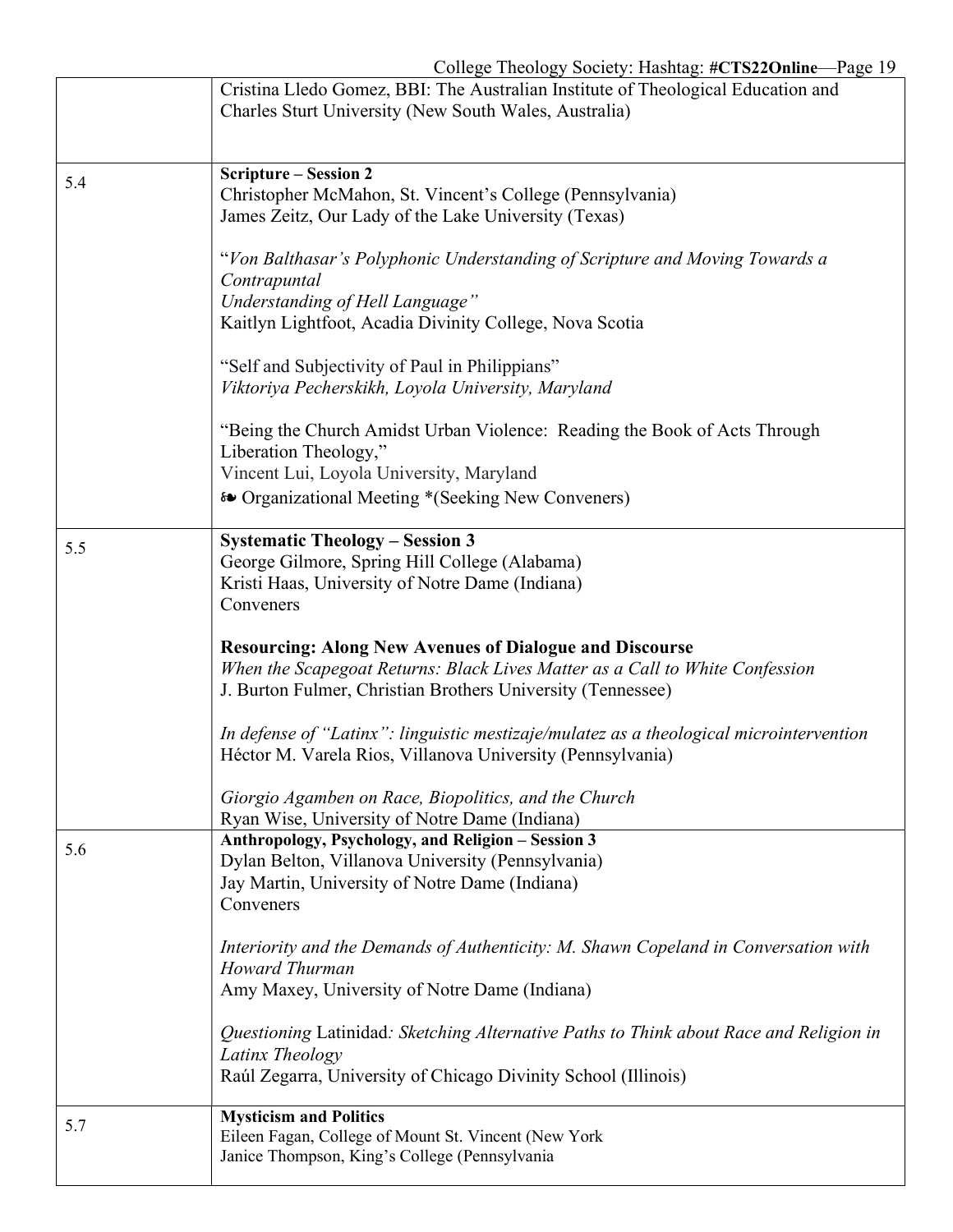|                                    | College Theology Society: Hashtag: #CTS22Online-Page 20                                                                                       |
|------------------------------------|-----------------------------------------------------------------------------------------------------------------------------------------------|
|                                    | Fratricide, Fractured Language, and the Family of God                                                                                         |
|                                    | Elizabeth T. Groppe, University of Dayton (Ohio)                                                                                              |
|                                    | Insight into Context: Post-Colonial Reading of the Bible in Africa: The Case of Nigeria<br>Joseph Ogbonnaya, Marquette University (Wisconsin) |
| $3:00-4:30$                        | <b>Plenary Panel</b>                                                                                                                          |
|                                    | Convener                                                                                                                                      |
|                                    | Tracy Sayuki Tiemeier, Loyola Marymount University (California)<br>Moderator                                                                  |
|                                    |                                                                                                                                               |
|                                    | "I Can't Breathe": Racism and the Church, Past and Present<br>Shawnee M. Daniels-Sykes, Mount Mary University (Wisconsin)                     |
|                                    | Cecilia A. Moore, University of Dayton (Ohio)                                                                                                 |
|                                    | Melissa Pagán, Mount St. Mary's University (Maryland)                                                                                         |
|                                    |                                                                                                                                               |
|                                    |                                                                                                                                               |
|                                    |                                                                                                                                               |
|                                    |                                                                                                                                               |
| <b>Saturday June 4,</b><br>5:00 PM |                                                                                                                                               |
| 5:00-7:00                          | Dinner Break/Regional Gatherings Assemble (See list on page 2 for more information)                                                           |
|                                    |                                                                                                                                               |
|                                    |                                                                                                                                               |
|                                    |                                                                                                                                               |
| 7:30 p.m.                          | <b>Evening Prayer</b>                                                                                                                         |
|                                    |                                                                                                                                               |
| 8:00 p.m.-9:00 p.m.                | <b>CTS Awards and Address</b>                                                                                                                 |
| 9:00 p.m.                          | Social                                                                                                                                        |